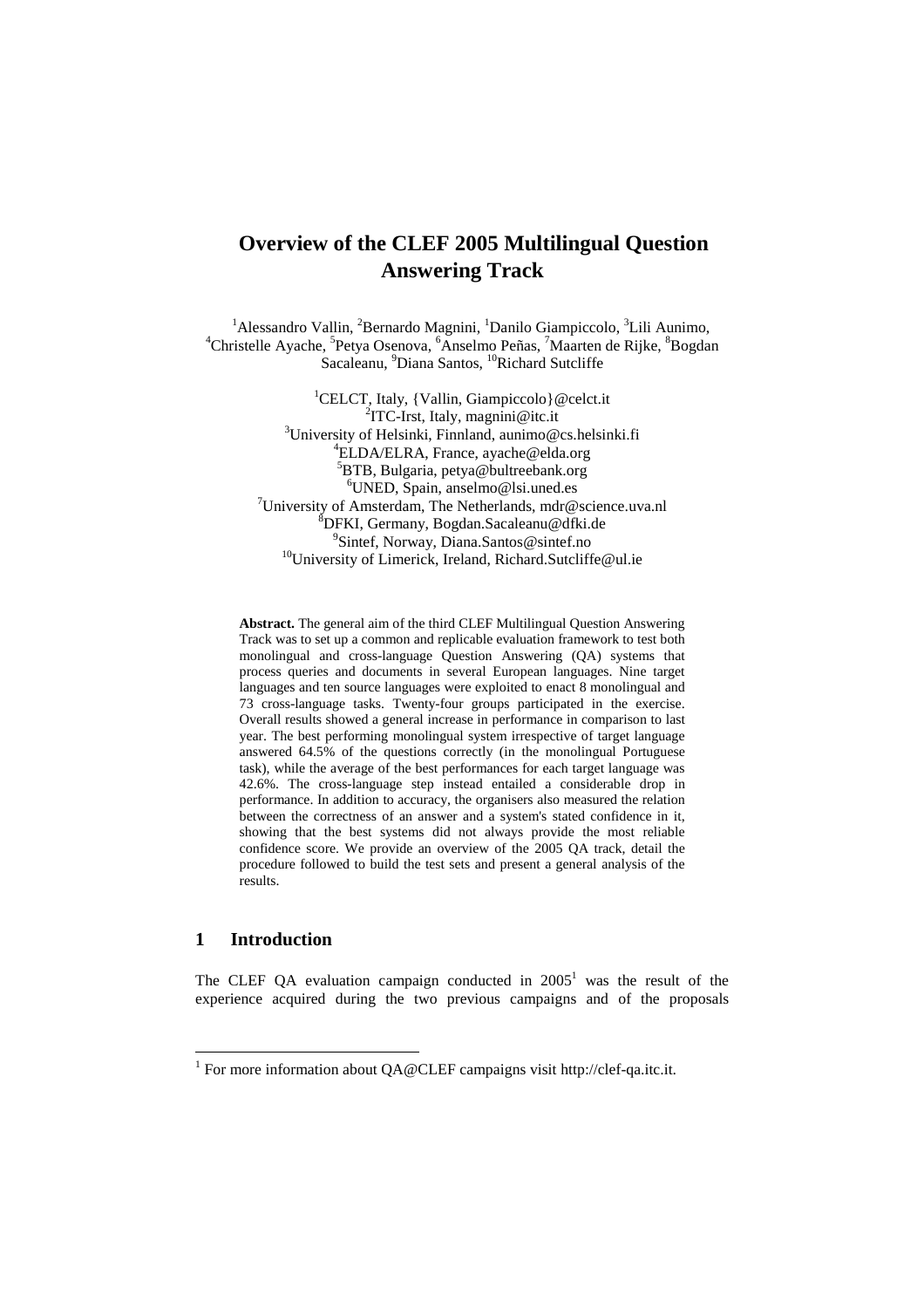suggested in last year's workshop in order to make the track more challenging and realistic.

At a first look one realizes that over the years the series of QA evaluation exercises at CLEF has registered a steady increment in the number of participants and languages involved, which is particularly encouraging as multilinguality is one of the main characteristic of these exercises. In fact, in the first campaign, which took place in 2003, eight groups from Europe and North America participated in nine tasks, three monolingual -Dutch, Italian and Spanish- and five bilingual, where questions were formulated in five source languages -Dutch, French, German, Italian- and answer were searched in an English corpus collection. In 2004 eighteen groups took part in the competition, submitting 48 runs. Nine source languages -Bulgarian, Dutch, English, Finnish, French, German, Italian, Portuguese and Spanish- and 7 target languages -all the source languages but Bulgarian and Finnish, which had no corpus available- were considered in the task. In 2005 the number of participants rose to twenty-four, 67 runs were submitted, and 10 source languages -the same as those used in the previous year plus Indonesian- and 9 source languages -the same used as sources, except Indonesian which had no corpus available- were exploit in 8 monolingual and seventy-three cross-language tasks. Moreover, some innovation was introduced concerning the type of questions proposed in the exercise and the metrics used in the evaluation. This edition of QA@CLEF was altogether successful and can be considered a good starting point for next campaigns.

After having described the preparation of test sets, this paper will present the results achieved by the participants, and will briefly sketch some outlines for the future of QA@CLEF.

# **2 Tasks**

The tasks proposed in the 2005 QA campaign were characterized by a basic continuity with what had been done in 2004 [3]. In fact, to the demand for more radical innovation a more conservative approach was preferred, as most organizers opted to further investigate the procedures consolidated in the last two campaigns before moving to the next stage. The task remained basically the same as that proposed in 2005, although some minor changes were actually introduced, i.e. a new type of questions, and two new evaluation measures, namely K1 measure and r value.

Ten source languages -Bulgarian, Dutch, English, Finnish, French, German, Italian, Portuguese, Spanish and, as an experiment, Indonesian- and 9 target languages -all the source languages except Indonesian- were considered at the 2005 CLEF QA track. Eighty-one tasks were setup, 8 monolingual -Bulgarian, Dutch, English, Finnish, French, German, Italian, Portuguese, Spanish- and 73 bilingual. In this way, all the possible combinations between source and target languages were exploited, but for two exceptions: Indonesian, being included in a cross-language QA competition, was used only as a source in the Indonesian-English task, meanwhile the monolingual English task was discarded as it has been abundantly tested in past TREC campaigns, according to the decision taken in the previous competition.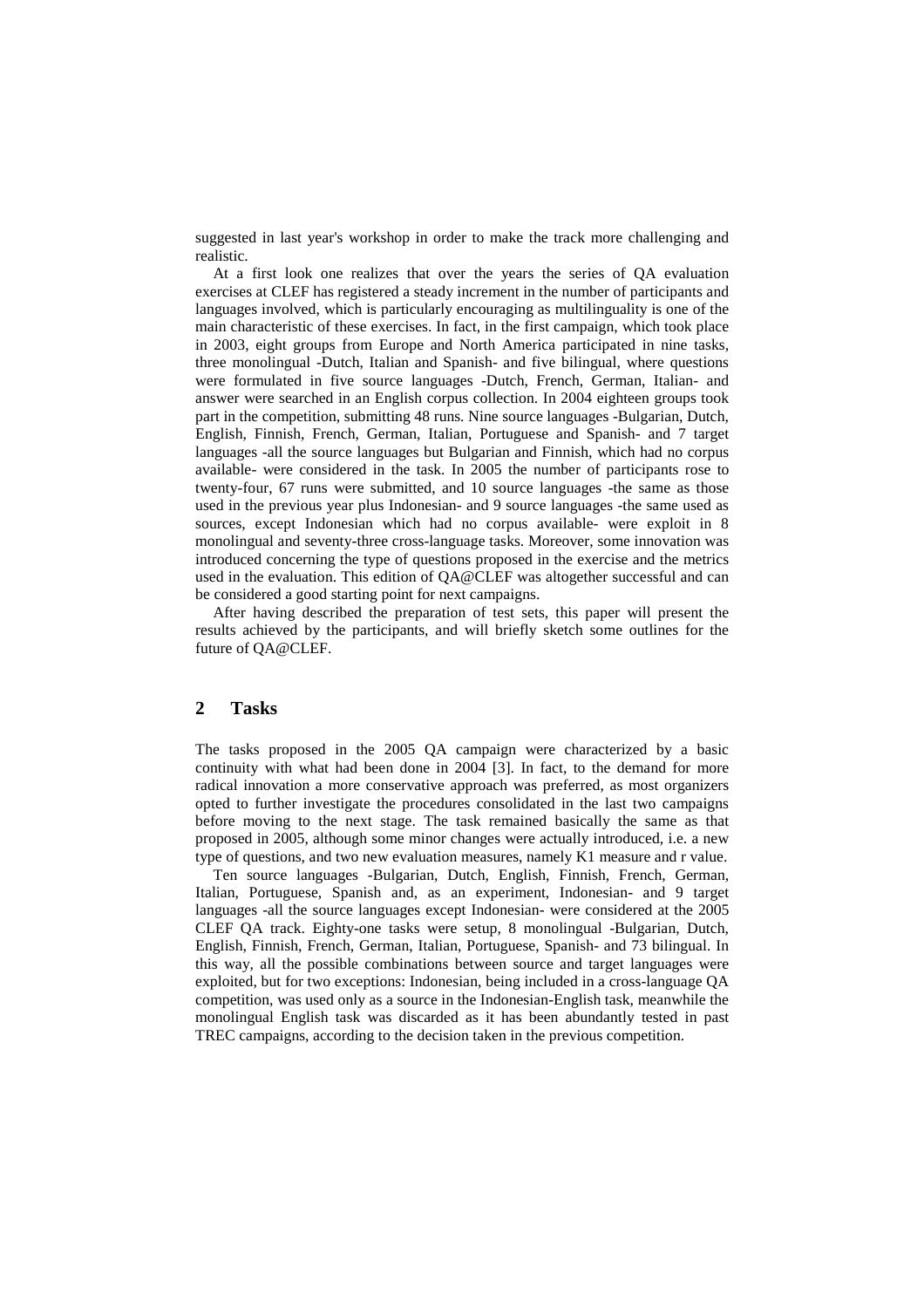As in the previous campaign, for each target language 200 questions were prepared using the topics of the Ad-Hoc track at CLEF, and a gold standard was produced manually searching collections of newspapers and news agencies' articles for answers. The corpora, released by ELRA/ELDA, are large, unstructured, opendomain text collections (see Table 1), whose texts have been SGML tagged. Each document has a unique identifier (docid) that systems had to return together with the answer, in order to support it.

| <b>TARGET LANG</b>    | <b>COLLECTION</b>     | <b>PERIOD</b> | <b>SIZE</b>           |
|-----------------------|-----------------------|---------------|-----------------------|
|                       | Sega                  | 2002          | 120 MB (33,356 docs)  |
| <b>Bulgarian (BG)</b> | <b>Standart</b>       | 2002          | 93 MB (35,839 docs)   |
|                       | Frankfurter Rundschau | 1994          | 320 MB (139,715 docs) |
|                       | Der Spiegel           | 1994/1995     | 63 MB (13,979 docs)   |
| Germany (DE)          | German SDA            | 1994          | 144 MB (71,677 docs)  |
|                       | German SDA            | 1995          | 141 MB (69,438 docs)  |
| English (EN)          | Los Angeles Times     | 1994          | 425 MB (113,005 docs) |
|                       | <b>Glasgow Herald</b> | 1995          | 154 MB (56,472 docs)  |
|                       | <b>EFE</b>            | 1994          | 509 MB (215,738 docs) |
| Spanish (ES)          | <b>EFE</b>            | 1995          | 577 MB (238,307 docs) |
| Finnish               | Aamulehti             | 1994/1995     | 137 MB (55,344 docs)  |
|                       | Le Monde              | 1994          | 157 MB (44,013 docs)  |
| French (FR)           | Le Monde              | 1995          | 156 MB (47,646 docs)  |
|                       | French SDA            | 1994          | 86 MB (43,178 docs)   |
|                       | French SDA            | 1995          | 88 MB (42,615 docs)   |
|                       | La Stampa             | 1994          | 193 MB (58,051 docs)  |
| Italian (IT)          | <b>Itallian SDA</b>   | 1994          | 85 MB (50,527 docs)   |
|                       | <b>Itallian SDA</b>   | 1995          | 85 MB (50,527 docs)   |
| Dutch (NL)            | NRC Handelsblad       | 1994/1995     | 299 MB (84,121 docs)  |
|                       | Algemeen Dagblad      | 1994/1995     | 241 MB (106,483 docs) |
|                       | Público               | 1994          | 164 MB (51,751 docs)  |
| Portuguese (PT)       | Público               | 1995          | 176 MB (55,070 docs)  |
|                       | Folha                 | 1994          | 108 MB (51,875 docs)  |
|                       | Folha                 | 1995          | 116 MB (52,038 docs)  |

**Table 1.** Document collections used in CLEF 2005.

Although the number of questions was the same as last year, there were changes regarding the type of questions and their distribution. As regards the three major type of questions, namely Factoids (F), Definition (D) and NIL (N), the breakdown, both suggested and real, is shown in Table 2.

**Table 2**: Test set breakdown according to question type.

|             | F              | D    | т    | NTL |
|-------------|----------------|------|------|-----|
| suggested   | <sup>120</sup> | [50] | [30] | 20  |
| ΒG          | 116            | 50   | 34   | 22  |
| DЕ          | 135            | 42   | 23   | 20  |
| ΕN          | 121            | 50   | 29   | 20  |
| $_{ES}$     | 118            | 50   | 32   | 20  |
| FI          | 111            | 60   | 29   | 20  |
| $_{\rm FR}$ | 120            | 50   | 30   | 20  |
| IΤ          | 120            | 50   | 30   | 20  |
| NL          | 114            | 60   | 26   | 20  |
|             | 135            | 42   | 23   | 18  |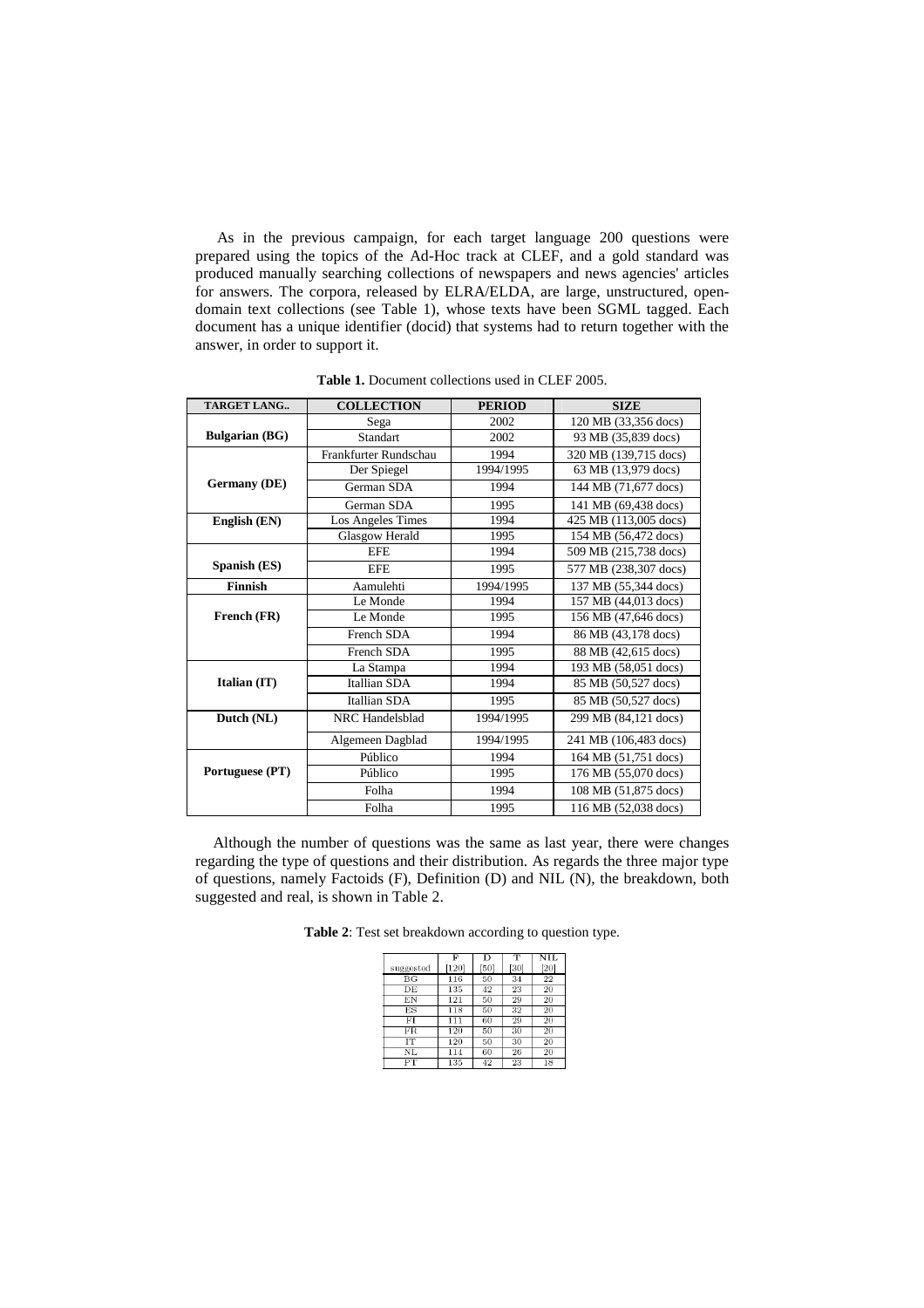Meanwhile How and Object questions were not included in 2005 task, since they were considered particularly problematic in the evaluation phase, a new subtype of factoid questions was introduced, called *temporally restricted* questions, which is constrained by either an event -e.g. *Who was Uganda's President during Rwanda's war?*-, a date -e.g. *Which Formula 1 team won the Hungarian Grand Prix in 2004?* or a period of time-e.g. *Who was the President of the European Commission from 1985 to 1995?*. Up to 30 temporally restricted questions could be included in each task.



Fig. 1. Question overlapping in 2004 and 2005.

As said, in order to increase the overlap between the test sets of different target languages, this year a certain number of topics taken from the Ad-Hoc track at CLEF were assigned to each language and a particular effort was made in order to get general questions, which could easily find an answer also in the other corpora. As a result, no question was actually answered in all 9 languages, but the inter-language partial overlap was increased anyway with respect to the previous edition, as shown in Fig. 1.

The participating systems were asked to retrieve one exact answer for each question –i.e, a snippet of text extracted from the document collections, which provided nothing more or less than the amount of information required. The exact answer had to be also supported by the docid of the text from which it had been taken. Each group was allowed to submit up to two runs per tasks. The results were judged by human assessors as R (ight)/W(rong) –correct or incorrect exact answer; U(nsupported) –if the docid didn't support the answer-; or X (inexact)-if the answer contained more or less information than required. R answers were scored 1, in all other cases the score was 0.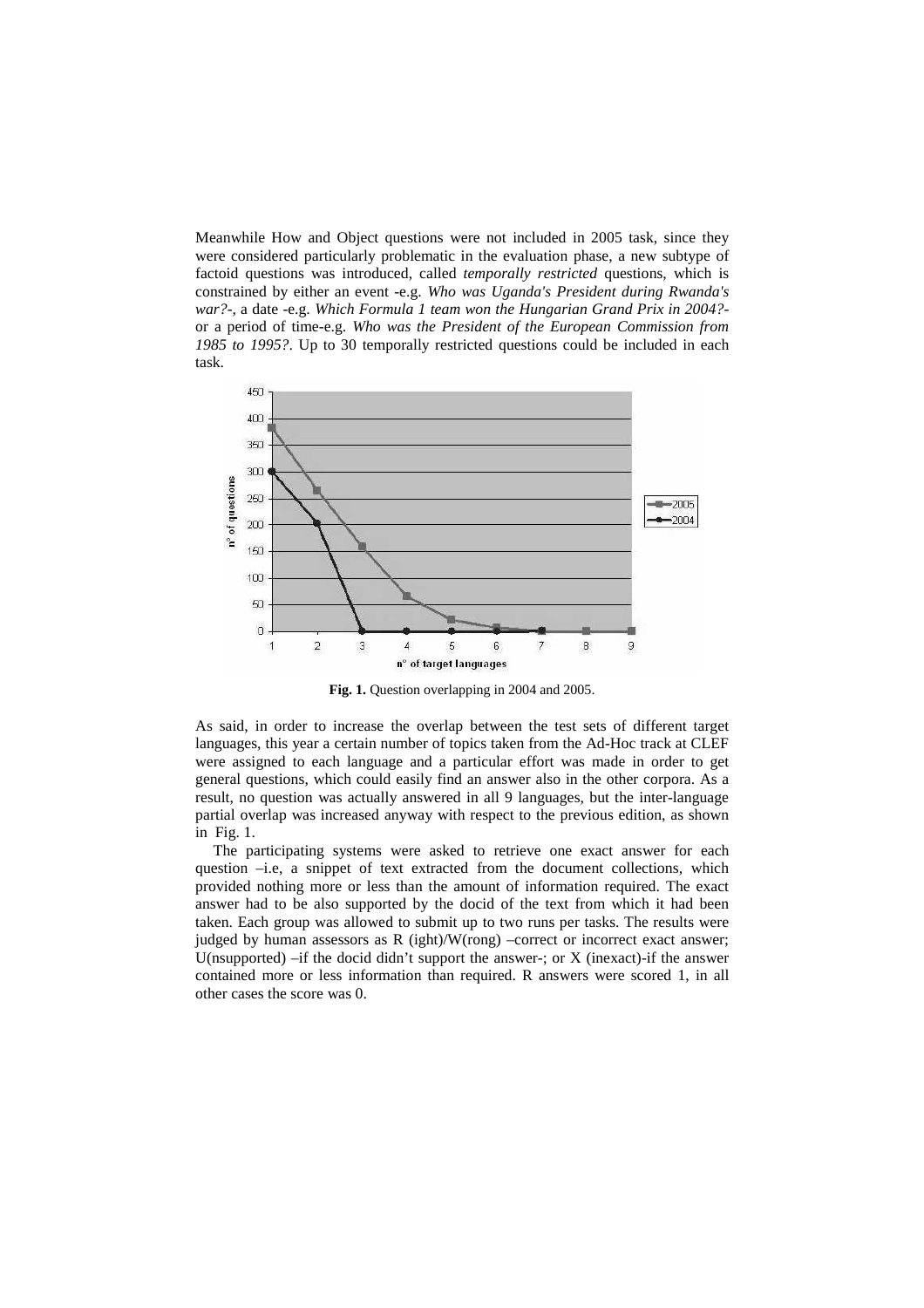### **3 Test set preparation**

The procedure for question generation was the same as that adopted in the previous campaigns. Nine groups were involved in the generation, translation and manual verification of the questions: the Bulgarian Academy of Science, Sofia, Bulgaria (CLPP) was in charge for Bulgarian; the Deutsches Forschungszentrum für Künstliche Intelligenz Saarbrücken, Germany (DFKI) for German; the Evaluations and Language Resources Distribution Agency Paris, France (ELRA/ELDA) for French; the Center for the Evaluation of Language and Communication Technologies Trento, Italy (CELCT) for Italian; Linguateca ICT, Oslo (Norway), for Portuguese; the Universidad Nacional de Educación a Distancia Madrid, Spain (UNED) for Spanish, the University of Amsterdam, The Netherlands for Dutch; the University of Helsinki, Finland for Finnish; the University of Limerick, Ireland for English; and the Department of Computer Science of University of Indonesia joined the activity translating 200 English questions into Indonesian, in order to set up the crosslanguage Indonesian- English task.

As said, the questions in the test sets addressed large open domain corpora, mostly represented by the same comparable document collections used last year.

According to the consolidate procedure, 100 questions were produced in each target language (except Indonesian), manually searching relevant documents for at least one answer. The questions were then translated into English, so that could be understood and reused by all the other groups. Answers were not translated this year, as it was a time-consuming and basically useless activity [4].

The co-ordinators attempted to balance the difficulty the test sets according to the different answer types of the questions already used in the previous campaigns, i.e. TIME, MEASURE, PERSON, ORGANISATION, LOCATION, and OTHER. HOW and OBJECT questions were not inserted in this exercise because generate ambiguous responses, which are quite difficult to be assessed.

Up to thirty *temporally restricted* questions were allowed, and were themselves classified according to the above mentioned types, i.e., time, measure, etc. Particular care was taken this year in choosing 10% of NIL questions. In fact, some organizers realised that in the previous campaigns NIL questions were quite easily identified by systems, as they were manually generated searching for named entities which were not in the corpora. On the contrary, this time NIL questions were selected randomly from those that seemed to have no answer in the document collections, and were double-checked.

Once the 900 questions were formulated in the original source languages, translated into English and collected in a common XML format, native speakers of each source language, with a good command of English were recruited to translate the English version of all the other questions trying to adhere as much as possible to the original. This process was as challenging as any translation job can be, since many cultural discrepancies and misunderstanding easily creep in. Anyway, as was already pointed out in 2004 ``the fact that manual translation captured some of the cross-cultural as well as cross-language problems is good since QA systems are designed to work in the real world'' [3].

Once all the 900 questions were translated into ten source languages -the Indonesian group translated only the final 200 English questions-, 100 additional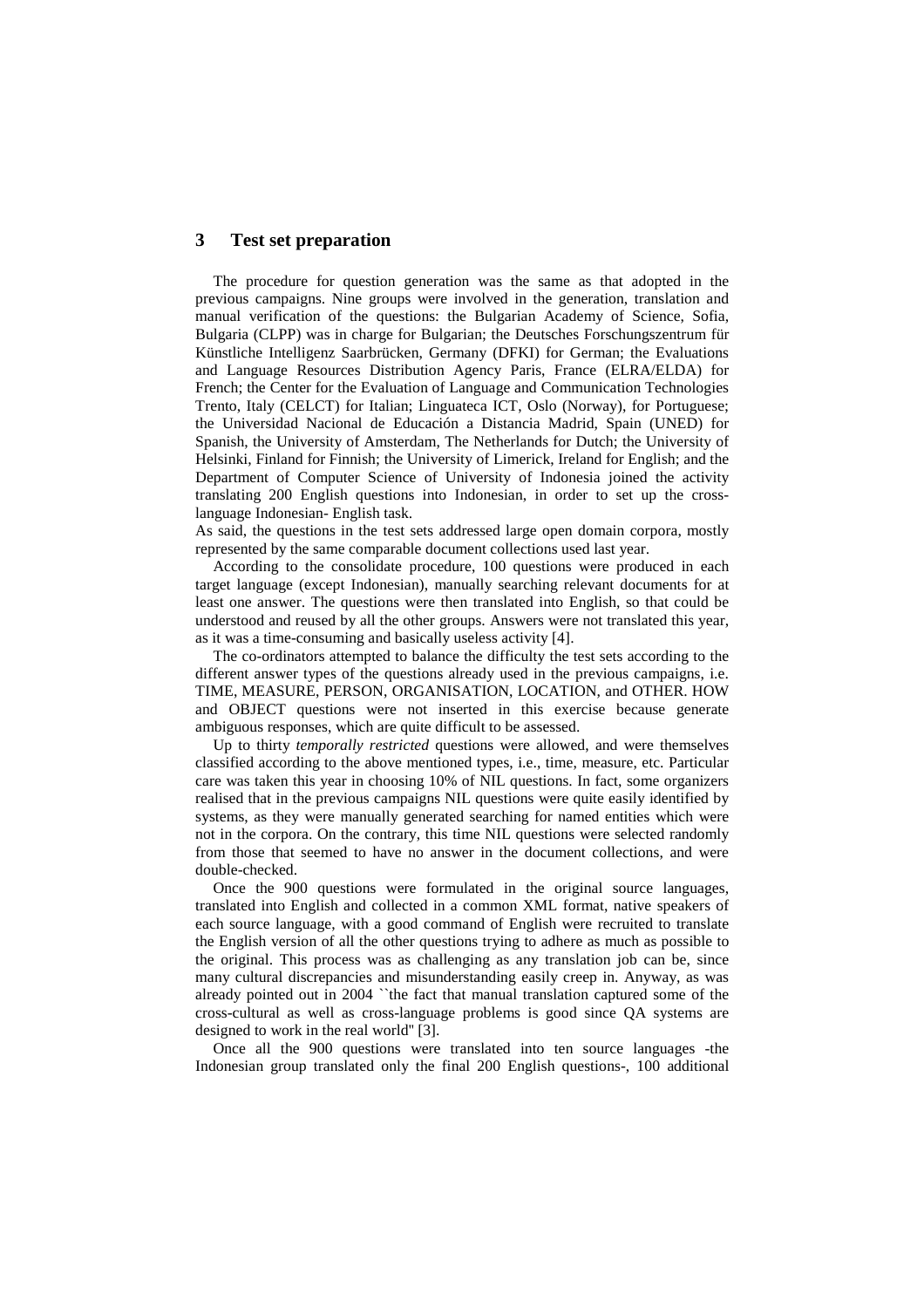questions for each target language were selected from the other source languages, so that at the end each language had 200 questions. The added questions were manually verified and searched for answers in the corpus of the respective language. The collection was called *Multi9-05*, and was presented in the same XML format adopted in 2004.

The entire collection is made up of 205 definition questions and 695 factoid, which are quite well balanced according to their types, being divided as follows: 110 MEASURE; 154 PERSON; 136 LOCATION; 103 ORGANISATION, 107 OTHER, 85 TIME. The total number of temporally restricted questions was 149. Although this new kind of questions appeared to be quite interesting, no comprehensive analysis of the results in this group of questions has been made so far, and the experiment requires further investigation.

The *Multi9-05* can now be added to the previous campaigns' collections, which already represent a useful reusable benchmark resource. The proposal to integrate the missing answers with the correct results provided by the systems during the exercise has remained undecided.

### **4 Participants**

The positive trend in terms of participation registered in 2004 was confirmed in the last campaign. From the original 8 groups who participated in 2003 QA task, submitting a total of 19 runs in 9 tasks, the number of competitors went up to twentyfour, which represents an increase of 33% respect to last year, when 18 groups took part in the exercise. The total of submitted runs was sixty-seven.

All the participants in 2005 competition were from Europe, with the exception of group from University of Indonesia which tried the experimental cross-language task Indonesian-English.

|                            |                          | $BG_t$                   |                          | $DE_t$       |                | $EN_t$                   | $ES_t$                   |                          |                          | $FI_t$                   | FR <sub>t</sub>          |                          |                          | $IT_t$                   |                          | $NL_t$                   |                          | $\mathbf{PT}_t$          |
|----------------------------|--------------------------|--------------------------|--------------------------|--------------|----------------|--------------------------|--------------------------|--------------------------|--------------------------|--------------------------|--------------------------|--------------------------|--------------------------|--------------------------|--------------------------|--------------------------|--------------------------|--------------------------|
|                            | $_{\rm R}$               | P                        | $_{\rm R}$               | Р            | $_{\rm R}$     | Ρ                        | $\mathbf R$              | Р                        | $_{\rm R}$               | Р                        | $_{\rm R}$               | Р                        | $\mathbf R$              | Р                        | $_{\rm R}$               | P                        | $\mathbf R$              | $\overline{\mathbf{P}}$  |
| BG.                        | $\overline{\mathbf{2}}$  | $\bf{2}$                 | ۰                        | ۰            |                |                          | $\sim$                   | ۰                        | $\overline{\phantom{a}}$ | $\sim$                   |                          | -                        | $\overline{\phantom{a}}$ | $\overline{\phantom{a}}$ | ۰                        |                          | $\overline{\phantom{a}}$ | $\overline{\phantom{a}}$ |
| DE <sub>a</sub>            | $\overline{\phantom{a}}$ | $\overline{\phantom{a}}$ | 3                        | $\bf{2}$     |                |                          | $\overline{\phantom{a}}$ | $\overline{\phantom{a}}$ | $\overline{\phantom{a}}$ | $\overline{\phantom{a}}$ | $\overline{a}$           | $\overline{\phantom{a}}$ | ۰                        | $\overline{\phantom{a}}$ |                          | ۰                        | $\overline{\phantom{a}}$ | $\overline{\phantom{a}}$ |
| $EN_s$                     | $\overline{\phantom{a}}$ | $\overline{\phantom{a}}$ | з                        | $\mathbf{2}$ |                |                          | 3                        | $\overline{2}$           | ٠                        | ٠                        |                          |                          | -                        | ٠                        | -                        | -                        |                          |                          |
| ES <sub>s</sub>            | $\overline{\phantom{a}}$ | $\overline{\phantom{a}}$ | $\overline{\phantom{0}}$ | -            |                |                          | 13                       | $\overline{\tau}$        | $\overline{\phantom{0}}$ | $\overline{\phantom{a}}$ | $\overline{\phantom{a}}$ | -                        | $\overline{\phantom{0}}$ | $\overline{\phantom{0}}$ | $\overline{\phantom{0}}$ | $\overline{\phantom{a}}$ | $\overline{\phantom{a}}$ | $\overline{\phantom{0}}$ |
| FI <sub>s</sub>            |                          | $\sim$                   |                          |              | ភ<br>⋍         |                          | $\sim$                   |                          | $\overline{\bf 2}$       |                          | $\sim$                   |                          | ۰                        | $\overline{\phantom{a}}$ |                          |                          | $\sim$                   |                          |
| FR <sub>s</sub>            | $\overline{\phantom{a}}$ | $\overline{\phantom{a}}$ | $\overline{\phantom{a}}$ | -            | 4              | $\overline{2}$           | $\overline{\phantom{a}}$ | -                        | ٠                        | ۰                        | 10                       | ᡔ                        | ۰                        | $\overline{\phantom{a}}$ |                          | ۰                        | $\overline{\phantom{a}}$ | $\overline{\phantom{a}}$ |
| $IN_s$                     |                          |                          |                          |              |                |                          |                          |                          |                          |                          |                          |                          |                          |                          |                          |                          |                          |                          |
| $IT_s$                     | $\overline{\phantom{a}}$ | $\overline{\phantom{a}}$ | $\overline{\phantom{a}}$ | -            | $\overline{2}$ |                          | $\overline{2}$           |                          | $\overline{\phantom{a}}$ | $\overline{\phantom{a}}$ | щ                        |                          | 6                        | 3                        | $\overline{\phantom{0}}$ | $\overline{\phantom{0}}$ | $\overline{\phantom{a}}$ | $\overline{\phantom{a}}$ |
| $\overline{\mathrm{NL}_s}$ | ۰.                       | $\mathbf{r}$             |                          | ۰            | $\sim$         | $\sim$                   | $\sim$                   |                          | ۰                        | $\sim$                   | $\overline{\phantom{a}}$ | ۰.                       | ۰                        | $\sim$                   | з                        | $\bf{2}$                 |                          | $\sim$                   |
| $PT_s$                     | -                        |                          | -                        | -            | ۰              | $\overline{\phantom{a}}$ | $\overline{\phantom{a}}$ | ۰                        | -                        | ۰                        |                          |                          | ۰                        | ۰                        | -                        | -                        | 4                        | 3                        |

**Table 3**. Number of runs submitted (R) and number of Participants (P).

As shown in table 3, the systems were tested only against 22 of the 81 activated tasks. Monolingual English was discarded this year, as it was in last competition, because the task has been sufficiently investigated in TREC campaigns, and as far as Indonesian is concerned, only the task with English as a target was set up. The nonactivated tasks are represented by a blank cell in Table 3.

All nine monolingual tasks (in bold in the table) were tested by at least 1 system, being French (FR) and Spanish (ES) the most chosen languages.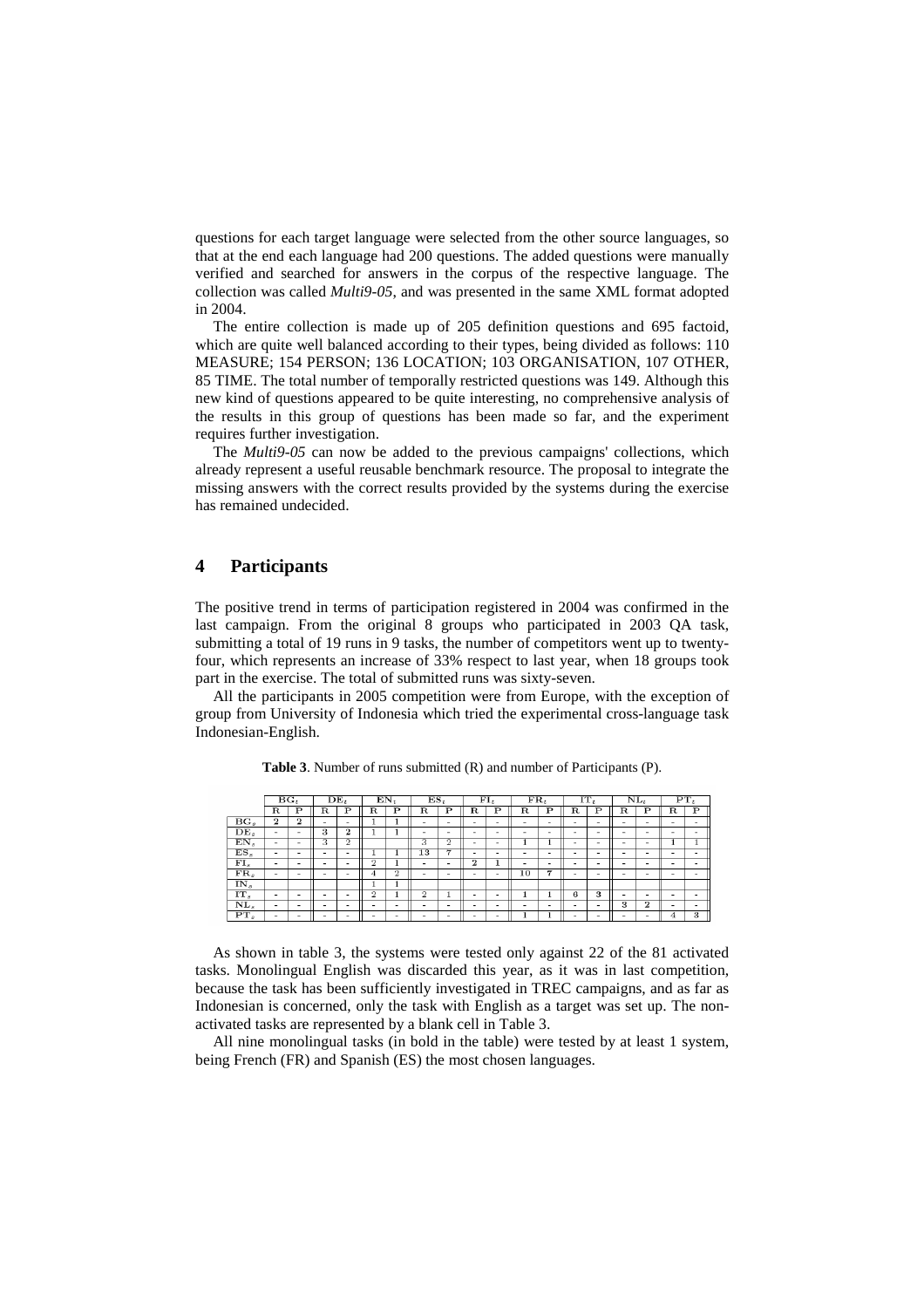As far as bilingual tasks are concerned, 15 participants altogether chose to test their systems in a cross-language task. English was as usual the most frequent target language, being involved in 8 cross-lingual tasks completed by 9 participants; Spanish was chosen as a target in a cross-language task by three groups, and so was French, meanwhile only one system tried a cross-language task with Portuguese (PT) as a target, i.e. EN-PT. None of the other languages were considered as a target in bilingual tasks.

# **5 Results**

The procedure adopted to assess the systems' outputs was practically the same as the last year. Participants were allowed to submit just one response per question and up to two runs per task, which were judged by human assessors according to correctness and exactness -where correctness expresses whether the answer is clear and pertinent, while exactness evaluates whether the information is either too much or too less. Like in 2004 only exact answers were allowed, and the responses were judged as Right, Wrong, ineXact or Unsupported (when the answer-string contained a correct answer but the returned docid did not support it). As a partial analysis of the inter-tagger agreement has shown, the exactness is still a major problem in evaluation, as most disagreement between judges concerns this parameter.



**Figure 2**. Best and average results in the QA@CLEF campaigns.

Definition questions, which were introduced last year, and were considered particularly difficult also because they could raise problems in assessing their exactness, generally scored quite well, proving that as they are now they are less challenging than one thought. In fact, the answer often consists in the solution of an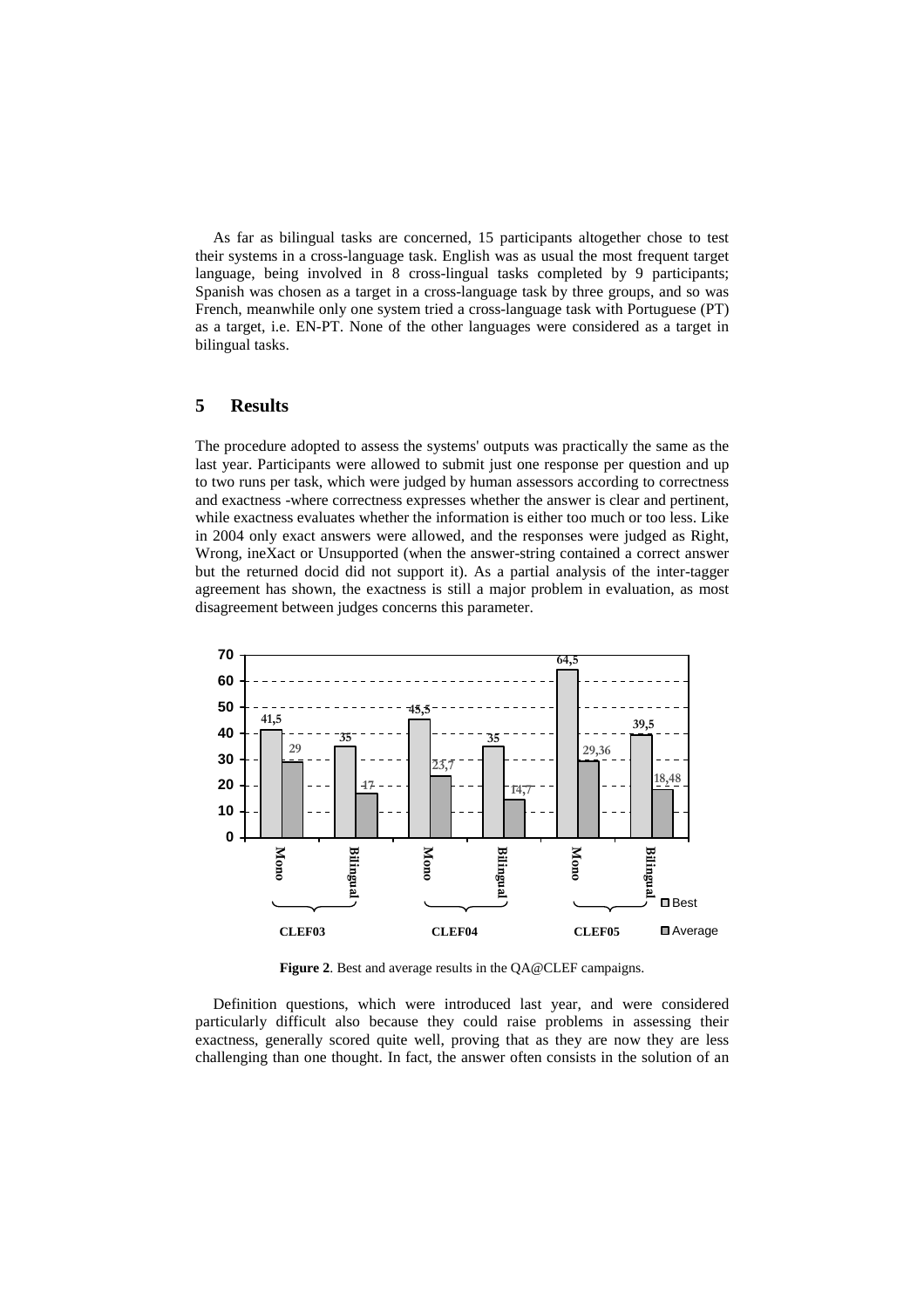acronym, when they concern an organisation, or is expressed as an apposition of the proper name, when persons are concerned. As said, the introduction of Temporal Restricted Questions has not been properly analysed yet. It must be said that their number in the test sets was probably too small to provide significant data on their impact on systems' results. Furthermore, some of them were "false temporally restricted" and a system could retrieve an answer without even considering the temporal restriction.



**Figure 3.** Best Results and Combinations in QA@CLEF 2004 and 2005

The main measure used for the evaluation was the accuracy, i.e. the fraction of right answers. The answers were returned unranked (i.e. in the same order as in the test set), but a confidence value, that could range between 0 and 1, could be added to each string and be considered to calculate the Confidence-weighted Score (CWS), introduced for the first time in TREC 2002 [6]. This year two additional evaluation measures, i.e. the K1 value and r coefficient, borrowed by [2], were experimentally introduced, in order to find a comprehensive measure which takes into account both accuracy and confidence. Anyway, since confidence was an additional and optional value, only some systems could be assigned the CWS, and consequently the K1 and r coefficient; therefore an analysis based on these measures is not very significant at the moment.

In comparison to last year, the performances of the systems in this campaign show a general improvement, although a significant variation remains among target languages. In fact, in 2004 the best performing monolingual system irrespective of target language (henceforth 'best overall') answered 45.5% of the questions correctly, while the average of the best performances for each target language (henceforth 'average of best') was 32.1%. In 2005 the best overall and average of best figures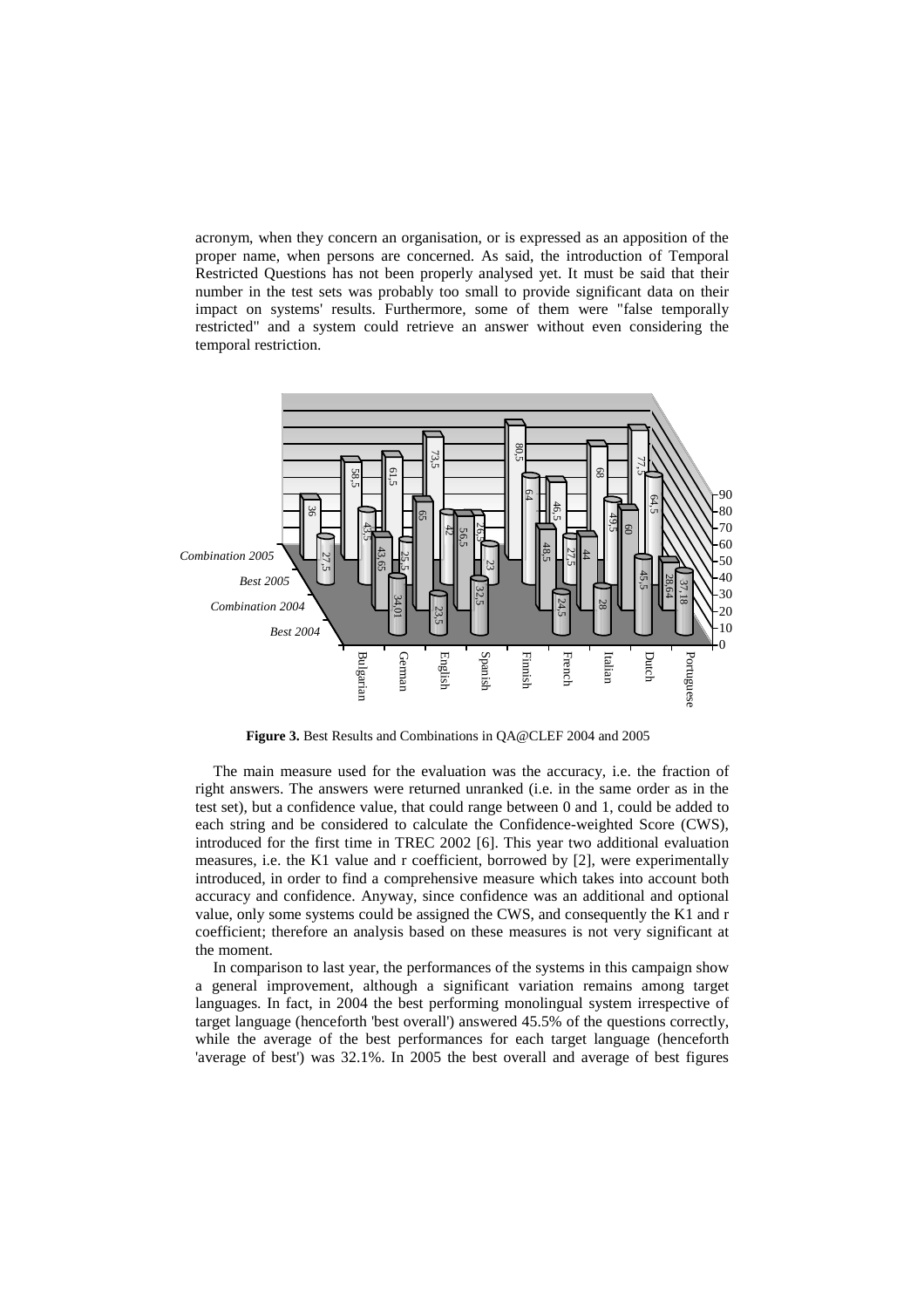were 64.5% (in the monolingual Portuguese task)-representing an increase of 19 point- and 42.6% respectively. As far as bilingual tasks are concerned, as usual the cross-lingual step generically entailed a considerable drop in performance. In the following nine sections the results of the runs for each target language are thoroughly discussed. For each target language two kinds of results are given, summarized in two tables. One presents the overall performance, giving the number of right (R), wrong  $(W)$ , inexact  $(X)$ , and unsupported  $(U)$  answers; the accuracy, in general and on Factoids (F), Definitions (D) and Temporal (T); Precision (P), Recall (R) and F measure for NIL questions; and finally CWS, K1 and r of each run. The second table shows the accuracy of the systems with respect to the answer types, i.e. Definition, sub-classified as Organisation (Or) and Person (Pe), and Factoid and Temporally Restricted, sub-classified as location (Lo), measure (Me), organisation (Or), other (Ot), person (Pe) and time (Ti). Below each answer type, the number of posed questions of that type is shown in square brackets.

The last row of the second table shows a virtual run, called Combination, in which the classification "right answer" is assigned to a question if any of the participating systems found it. The objective of this combination run is to show the potential achievement if one merged all answers and considered the set of answers right, provided that one answer was right.

#### **5.1 Bulgarian as Target**

For the first time Bulgarian was addressed as a target language at CLEF 2005. Thus, no comparison can be made with previous results from the same task, but some comments on the present ones are in order.

This year two groups participated in monolingual evaluation tasks with Bulgarian as a target language: IRST, Trento and BTB, LML, IPP, Sofia. Two runs were submitted for Bulgarian-Bulgarian. Both results are below the desired figures (27.50% and 18.50% correct answers), but they outperform their own results from the last year where Bulgarian was used as a source language and English - as a target. Obviously, the Inexact and Unsupported value metrics do not have substantial impact over the final estimations. It seems that as a group the definition questions are the best assessed type (40% and 42%). Then come the factoid ones. The worst performance goes to the temporally restricted questions. Then, NIL questions exhibit better recall than precision. It might be explained by the fact that the systems return NIL when they are not sure in the answer. Only IRST group results provide a confidence weighted score.

It is interesting to discuss the results according to the answer types. Recall that definitions did well as a group. However, when divided further into Organization and Person types, it turns out that the Organization type was better handled by one of the participants, while the Person type was better handled by the other. From nontemporally restricted factoids Organizations and Other have been the most problematic types. From temporally restricted factoids Measure was unrecognized, but the number of these questions was not so high anyway. Person subtype was not detected as well, which is a bit surprising fact.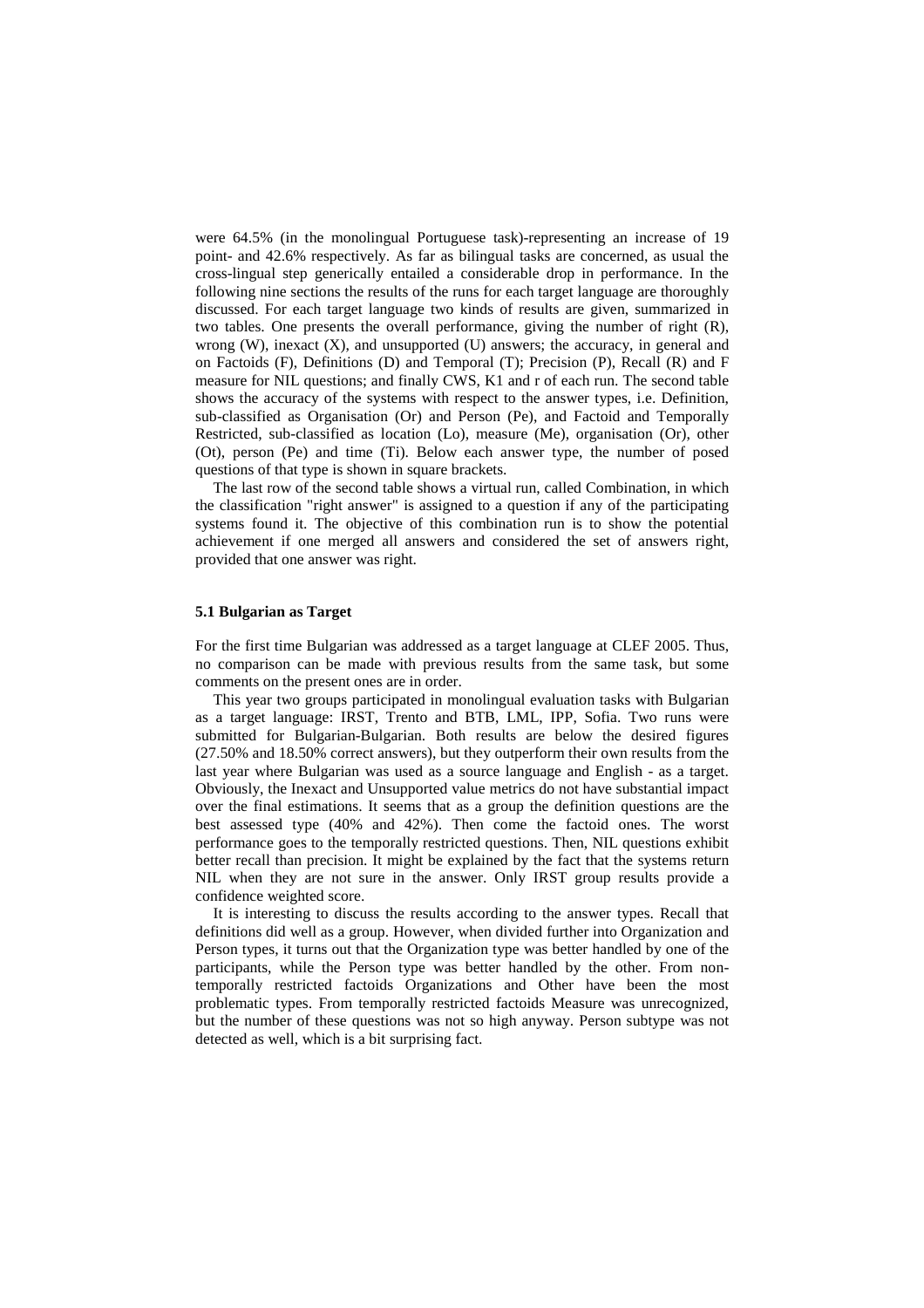**Table 4.** Results in the tasks with Bulgarian as target.

|                               |           | Right | w   | $\mathbf{x}$<br>$\Lambda$ | U     |           | Right     |                |           | 22<br>$_{\rm NIL}$ |         |               |                          |                          |
|-------------------------------|-----------|-------|-----|---------------------------|-------|-----------|-----------|----------------|-----------|--------------------|---------|---------------|--------------------------|--------------------------|
| run                           | #         | %     |     | $\overline{u}$            | #<br> | $\%$<br>F | $\%$<br>D | %<br>$\sim$    |           | ĸ                  | ю<br>л. | $_{\rm{cws}}$ | K1                       | w                        |
|                               |           |       |     |                           |       | 116       | 501       | [34]           |           |                    |         |               |                          |                          |
| irst051bgbgM                  | 55        | 27.50 | 130 | 13                        | ∼     | 25.00     | 40.00     | $\sim$<br>1.65 | $_{0.15}$ | $_{0.41}$          | 0.99    | 0.144         | $-0.035$                 | 0.160                    |
| $b$ t $b$ 051 $b$ g $b$ g $M$ | 95<br>-51 | 18.50 | 160 | $\circ$                   | -     | 10.34     | .00<br>42 | 11.76          | $_{0.05}$ | $_{0.41}$          | 0.10    | -             | $\overline{\phantom{a}}$ | $\overline{\phantom{0}}$ |

Most of the problems concerning assessors' agreement were in one 'green area': between Wrong and Inexact. Recall that it was also a problem at CLEF 2004. Here we do not have in mind easy cases, such as: What is FARC? The system answered `Columbia' instead of answering `Revolutionary Armed Forces of Colombia' or at least `Revolutionary Armed Forces'. We have in mind subtle cases as follows: (1) too general answers, but still correct (Q: What is ESA? A: `agency' instead of (European) space agency'), and (2) partial answers, but still correct (Q: Who was proclaimed patron of Europe by the Pope on 31 December 1980? A: `St. Cyril' instead of `St. Cyril and Methodius'). Under the former type we consider answers that are given only some `top ontological' categorization. Under the latter we consider cases, in which part of the answer is presented, but the other part is missing. Very often it concerns questions of measure (Q: How much did Greenpeace earn in 1999? A: '134' instead of '\$134 mln.').

**Table 5.** Results in the tasks with Bulgarian as target ( breakdown according to answer type).

|                               |    |            |    |      |    |         |              | <i>Correct Answers</i> |      |                               |                |    |      |           |       |
|-------------------------------|----|------------|----|------|----|---------|--------------|------------------------|------|-------------------------------|----------------|----|------|-----------|-------|
|                               |    | Definition |    |      |    | Factoid |              |                        |      | Temporally restricted factoid |                |    |      |           | Total |
| run                           | Or | Рe         | Lo | Мe   | Or | Οt      | Рe           |                        | Lo   | Me                            | Эr             | Οt | Pe   |           | %     |
|                               | 25 | [25]       | 19 | [20] | 18 | [19]    | $20^{\circ}$ | [20]                   | i wa | r.                            | $\overline{4}$ | 4  | [12] |           |       |
| $i$ rst $051$ bgbg $M$        | D  | 14         | o  |      | ÷  |         |              |                        | ۰    |                               |                | -  | ۰    | - -<br>55 | 27.50 |
| $b$ t $b$ 051 $b$ g $b$ g $M$ | 13 |            |    |      |    |         |              |                        |      |                               |                | -  | -    | 37        | 18.50 |
| combination                   | 16 |            |    |      |    | з       |              |                        |      |                               |                |    |      | -4        | 36.00 |

This year for the first time Bulgarian was tested as a target language at the CLEF track. Two groups made runs on Bulgarian-Bulgarian task. The results are promising in spite of being lower than the half of the correctly recognized answers. So, we consider this a good start. The two extraction systems will be improved on the evaluation feedback. They need to handle better local contexts as well as to try to handle non-local support information.

In the evaluation phase the most problematic still seems to be the definition of the Inexact answer. Inexactness exhibits gradability. In this respect it either should be defined in a more elaborate way (concerning generality and partiality, and per answer type), or there should be introduced a more objective system of final evaluation. Our suggestion is that inexact answers have to contain the head noun of the correct answer. The degree of inexactness depends on the recognized modifiers of the head. If the correct answer is a coordination, then the inexactness is determined also by presence of each coordinates.

#### **5.2 German as Target**

There were three research groups that took part in this year's evaluation for the QAtrack having German as target language. The number of total system runs submitted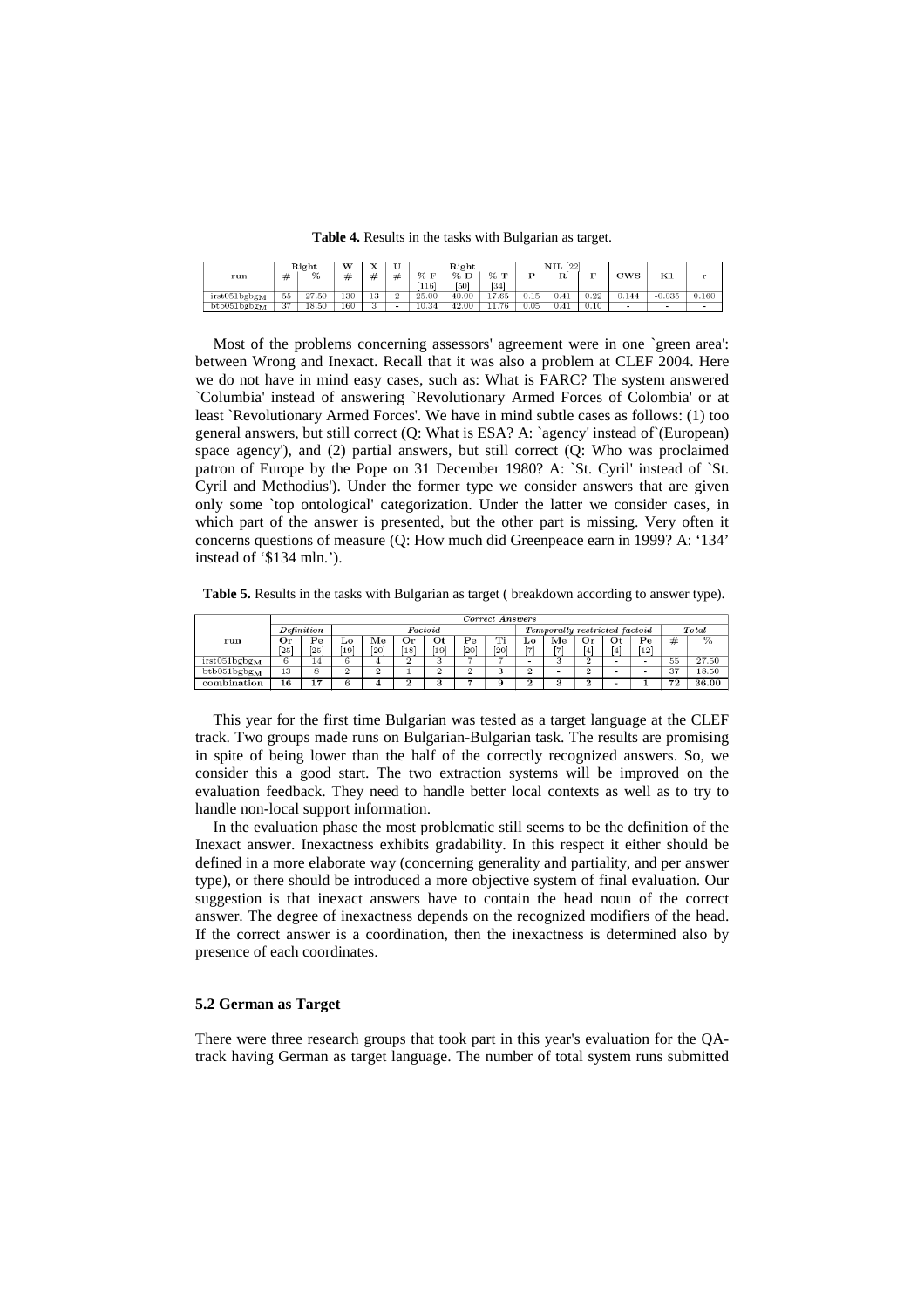by the participants was six, with three runs for every of the two source languages: German and English. The results of evaluation for every participant group are shown in the tables below.

|                          |    | Right | w   |    | U                        |       | Right |       |      | NIL [20]  |      |                 |          |            |
|--------------------------|----|-------|-----|----|--------------------------|-------|-------|-------|------|-----------|------|-----------------|----------|------------|
| run                      | #  | $\%$  | #   | #  | #                        | $%$ F | % D   | %T    | P    | R.        | F    | $_{\text{CWS}}$ | K1       | r          |
|                          |    |       |     |    |                          | 135   | 42    | 23    |      |           |      |                 |          |            |
| dfki051dede <sub>M</sub> | 87 | 43.50 | 100 | 13 | $\overline{\phantom{a}}$ | 35.83 | 66.00 | 36.67 | 0.29 | 0.65      | 0.40 | 0.385           | 0.095    | 0.300      |
| fuha051dedeM             | 72 | 36.00 | 119 |    | ÷                        | 25.00 | 70.00 | 23.33 | 0.14 | .00       | 0.25 | 0.346           | 0.221    | 0.665      |
| dfki052dede <sub>M</sub> | 54 | 27.00 | 127 | 19 | ۰                        | 15.00 | 52.00 | 33.33 | 0.28 | $_{0.65}$ | 0.39 | 0.227           | 0.045    | 0.386      |
| $dfki051$ ende $\sigma$  | 46 | 23.00 | 141 | 12 |                          | 16.67 | 50.00 | 3.33  | 0.09 | $_{0.10}$ | 0.09 | 0.201           | 0.060    | 0.483      |
| $dfki052$ ende $c$       | 31 | 15.50 | 159 |    | ∠                        | 8.33  | 42.00 | 0.00  | 0.08 | $_{0.10}$ | 0.09 | 0.137           | 0.040    | 0.564      |
| $uhia051$ ende $c$       | 10 | 5.00  | 161 | 29 | ۰                        | 0.83  | 18.00 | 0.00  | 0.00 | 0.00      | 0.00 | 0.006           | $-0.310$ | $_{0.080}$ |

**Table 6.** Results in the tasks German as target.

For the monolingual German runs the results for definition and temporal questions are better then those for factoid questions. As table 7 shows, within the definition questions, results are better for ORGANIZATION as for PERSON answer types. For factoid questions, best results were attained for TIME, PERSON, LOCATION and ORGANIZATION answer types, in order of their mention, while for temporal questions, results were equally good for PERSON, MEASURE and ORGANIZATION answer types.

**Table 7**. Results in the tasks with German as target ( breakdown according to answer type).

|                              |     |                   |                |                          |                          |                          |           | <i>Correct Answers</i>   |                          |                               |                          |                          |                          |     |       |
|------------------------------|-----|-------------------|----------------|--------------------------|--------------------------|--------------------------|-----------|--------------------------|--------------------------|-------------------------------|--------------------------|--------------------------|--------------------------|-----|-------|
|                              |     | <b>Definition</b> |                |                          |                          | Factoid                  |           |                          |                          | Temporally restricted factoid |                          |                          |                          |     | Total |
| run                          | Оr  | Рe                | Lo             | Me                       | Or                       | Ot.                      | Рe        | Ti                       | Lo                       | Me                            | Or                       | Ot.                      | Pe                       | #   | %     |
|                              | 29] | [21]              | '21            | [20]                     | [20]                     | $[19]$                   | $^{[20]}$ | [20]                     | 4                        | [13]                          | $[3]$                    | $[3]$                    | $\mathbf{7}$             |     |       |
| $d$ fki051 $de$ de $d$ e $M$ | 22  |                   |                | 6                        | 5.                       | З                        | 8         | 14                       |                          | 5                             |                          | ۰                        | w<br>з                   | 87  | 43.50 |
| fuha051dede <sub>M</sub>     | 20  | 15                |                |                          | $\sim$<br>a.             | 8                        | 5         |                          | $\overline{\phantom{0}}$ |                               |                          | $\overline{\phantom{0}}$ | $\overline{2}$           | 72  | 36.00 |
| $dfki052$ dede $M$           | 20  | 6                 | $\Omega$       | -                        | o<br>a                   | 4                        | 3         | 6                        | $\Omega$                 |                               |                          | ۰                        | 3                        | 54  | 27.00 |
| combination                  | 28  | 17                | 10             | 8                        | 6                        | 10                       | 9         | 16                       | $\overline{2}$           |                               |                          | -                        | 3                        | 117 | 58.50 |
| dfki051endec                 | 21  |                   | 6              |                          | ÷                        |                          |           | 8                        | ۰                        |                               |                          | ٠                        |                          | 46  | 23.00 |
| dfki052endec                 | 20  |                   | o              | -                        |                          |                          | 4         | $\Omega$                 | ۰                        | ٠                             | -                        | ۰                        | ۰                        | 31  | 15.50 |
| $uhiq051$ ende $c$           | 3   | 6                 | $\blacksquare$ | $\overline{\phantom{a}}$ | $\overline{\phantom{a}}$ | $\overline{\phantom{a}}$ |           | $\overline{\phantom{a}}$ | $\overline{\phantom{0}}$ | $\overline{\phantom{0}}$      | $\overline{\phantom{0}}$ | $\overline{\phantom{0}}$ | $\overline{\phantom{a}}$ | 10  | 5.00  |
| combination                  | 22  | 8                 |                |                          |                          | ∸                        | 6         | 8                        |                          |                               | $\sim$                   |                          |                          | 56  | 28    |

For the cross-lingual English-German runs, best results were registered for definition questions, followed by factoid questions, and with poor results by temporal questions. Again, best results for definition questions were for ORGANIZATION answer types and for factoid questions the order of accuracy remains unchanged with respect to the monolingual runs.

Results computed for a "virtual" system, through aggregation of all existing results, show an increase of almost 35% for the monolingual task, and 20% for the cross-lingual task, in accuracy over the best results achieved by participating systems.

#### **5.3 English as Target**

Overall, twelve cross-lingual runs with English as a target were submitted. The results are shown in Tables 8 and 9.

The best scoring system overall was DFKI DEEN Run 1 with 25.5%. This score includes all three types of question, i.e. Factoid, Definition and Temporal. For Factoid questions alone, the highest scoring was DLTG FREN Run 1 (20.66%). For Definition questions alone, the highest scoring was DFKI DEEN Run 1 (50%). For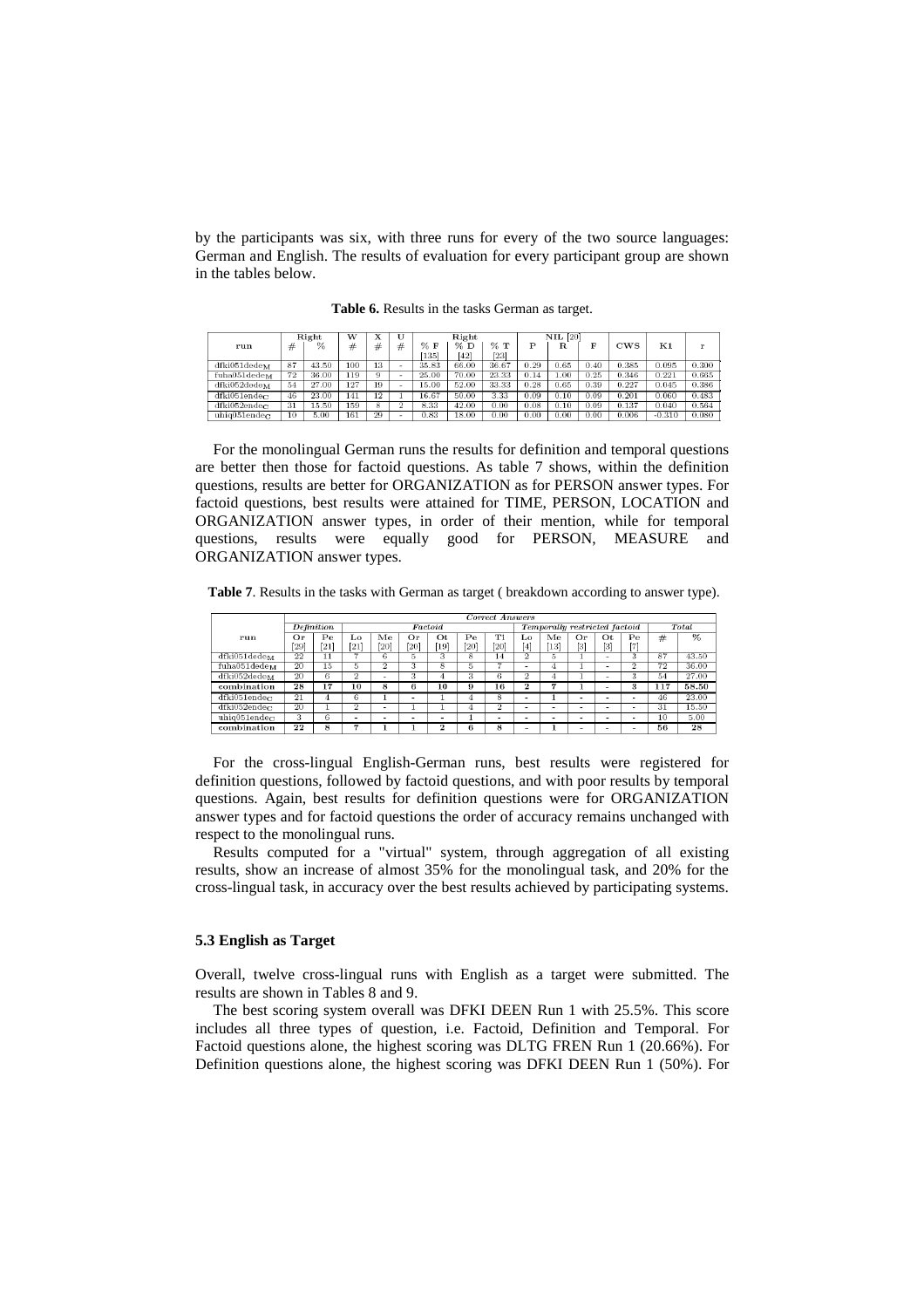Temporal question alone, three systems had an equal top score, DLTG FREN Run 2, IRST BGEN Run 1 and LIRE FREN Run 2 (all 20.69%). DFKI's main advantage over other systems was their ability to answer definition questions - their score of 50% was well ahead of the next best score of 38% achieved by IRST ITEN Run 1 and IRST ITEN Run 2.

|                          |                | Right | w   | X               | U                        |           | Right  |                |      | <b>NIL</b> [20] |      |            |          |        |
|--------------------------|----------------|-------|-----|-----------------|--------------------------|-----------|--------|----------------|------|-----------------|------|------------|----------|--------|
| run                      | #              | $\%$  | #   | #               | #                        | $%$ F     | $\%$ D | $\%$ T         | Р    | R.              | F    | <b>CWS</b> | Κ1       | r      |
|                          |                |       |     |                 |                          | $[1\,21]$ | 50     | [29]           |      |                 |      |            |          |        |
| $dfki051$ deen $C$       | 51             | 25.50 | 141 | 8               | $\overline{\phantom{a}}$ | 18.18     | 50.00  | 13.79          | 0.22 | 0.50            | 0.31 | 0.203      | 0.000    | 0.322  |
| $irst051$ iten $c$       | 47             | 23.50 | 145 | в.              | $\overline{2}$           | 19.83     | 38.00  | 13.79          | 0.18 | 0.35            | 0.24 | 0.118      | $-0.141$ | 0.240  |
| $line 052$ fren $c$      | 38             | 19.00 | 152 | 9               |                          | 16.53     | 24.00  | 20.69          | 0.24 | 0.45            | 0.31 | 0.048      | $-0.201$ | 0.088  |
| irst051bgenc             | 37             | 18.50 | 145 | $\overline{17}$ |                          | 17.36     | 20.00  | 20.69          | 0.17 | 0.35            | 0.23 | 0.079      | $-0.270$ | 0.055  |
| $dltg051$ fren $\alpha$  | 36             | 18.00 | 149 | 15              | $\mathbf{r}$             | 20.66     | 12.00  | 17.24          | 0.11 | 0.30            | 0.16 |            | ۰        |        |
| $dt$ g052fren $c$        | 36             | 18.00 | 151 | 13              | ۰                        | 19.83     | 12.00  | 20.69          | 0.10 | 0.30            | 0.14 |            |          | $\sim$ |
| $upv051$ esen $_{\bf C}$ | 34             | 17.00 | 156 | 9               |                          | 12.40     | 28.00  | 17.24          | 0.15 | 0.50            | 0.23 | 0.072      | $-0.105$ | 0.152  |
| $line 051$ fren $C$      | 28             | 14.00 | 156 | 14              | $\overline{2}$           | 13.22     | 18.00  | 10.34          | 0.21 | 0.15            | 0.18 | 0.043      | $-0.225$ | 0.237  |
| $irst052$ iten $c$       | 26             | 13.00 | 168 | 6.              | $\overline{\phantom{a}}$ | 5.79      | 38.00  | $\overline{a}$ | 0.22 | 0.50            | 0.31 | 0.114      | $-0.328$ | 0.414  |
| $hels051$ fien $c$       | 25             | 12.50 | 164 | $10^{-1}$       |                          | 12.40     | 12.00  | 13.79          | 0.17 | 0.55            | 0.27 | 0.050      | $-0.338$ | 0.022  |
| hels052fienc             | 20             | 10.00 | 167 | 11              | $\overline{2}$           | 10.74     | 8.00   | 10.34          | 0.21 | 0.40            | 0.27 | 0.041      | $-0.332$ | 0.058  |
| $u$ ixx $051$ inen $c$   | $\overline{2}$ | 1.00  | 162 | 36              |                          |           | 4.00   | ۰              | 0.40 | 0.10            | 0.16 | 8e-05      | $-0.770$ | 0.253  |

**Table 8.** Results in the tasks with English as target.

Last year, results were only single-judged with all answers to a given question being judged by one assessor using an adapted version of the NIST software. Four assessors each did 50 questions, there being 200 in all. Any issues found by assessors were then discussed and resolved at a series of plenary sessions. This year, all results were double-judged using the same software and with six assessors: Two independently judged questions 1-66, two judged 67-133 and two judged 134-200, there being 200 questions in total once again. The judgements were then automatically compared using the diffutility. A list of variant judgements was then prepared and presented to each pair of assessors for resolution.

The degree of agreement between assessors was found to range between 91.41% and 94.90%, computed as follows: For questions 1-66 there were 66 questions and 12 runs, 792 judgements in all. 68 differences were recorded, so the level of agreement is (792-68)/792, i.e. 91.41%. For questions 67-133, there were 804 judgements with 69 differences recorded, i.e. 91.42% agreement. Finally, for questions 134-200 there were again 804 judgements with 41 differences recorded, i.e. 94.90% agreement.

In almost all cases, points of disagreement could be tracked down to problematic questions which either had no clear answer (but several vague ones) or which had several possible answers depending on the interpretation of the question.

Definition questions were once again included this year but a method of assessing them was not decided upon prior to the competition. In other words, participants did not really know what sort of system to build for definitions and we as assessors were unsure how to go about judging the answers. In consequence we used the same approach as last year: If an answer contained information relevant to the question and also contained no irrelevant information, it was judged R if supported, and U otherwise. If both relevant and irrelevant information was present it was judged X. Finally, if no relevant information was present, the answer was judged W. Two main types of system were used by participants, those which attempted to return an exact factoid-style answer to a question, and those which returned one or more text passages from documents in the collection. Generally, the former type of system is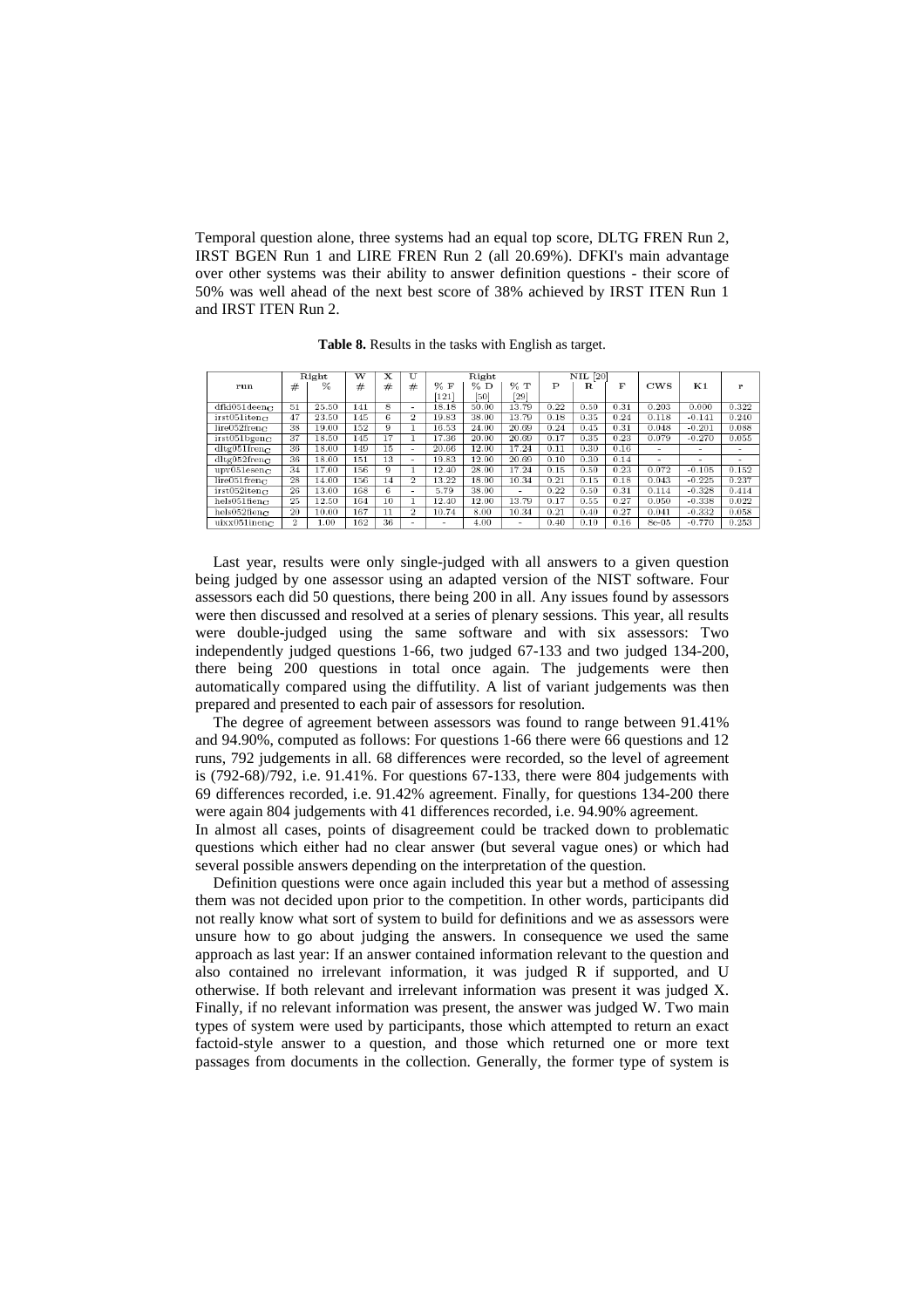attempting a harder task because it is returning more concise information than is the latter type of system. For this reason, our evaluation method is designed to favour the former type. This was an arbitrary decision, taken in the absence of further guidelines. Our judgements are as accurate as we can make them within our own criteria but we should point out that different criteria could produce different results.

|                         |                |                          |    |                |                |                |                | Correct Answers |        |                               |                          |                |                          |                 |       |
|-------------------------|----------------|--------------------------|----|----------------|----------------|----------------|----------------|-----------------|--------|-------------------------------|--------------------------|----------------|--------------------------|-----------------|-------|
|                         |                | <b>Definition</b>        |    |                |                | Factoid        |                |                 |        | Temporally restricted factoid |                          |                |                          |                 | Total |
| run                     | Or             | Pе                       | Lo | Мe             | Or             | Ot.            | Рe             | тī              | Lo     | Me                            | Or                       | Ot.            | Рe                       | #               | $\%$  |
|                         | $[25]$         | 25                       | 20 | [20]           | [20]           | [21]           | 20             | 20              | $[2]$  | $[9]$                         | [3]                      | $[5]$          | [10]                     |                 |       |
| $dfki051$ deen $c$      | 12             | $1\overline{3}$          | 4  |                | Ð.             |                | $\overline{2}$ | 6               | ۰      | $\overline{2}$                | ۰                        | ٠              | $\overline{2}$           | 51              | 25.50 |
| $irst05$ liten $c$      | 4              | 15                       |    |                | 3              | 3              | $\overline{2}$ | 8               | $\sim$ |                               | $\overline{\phantom{0}}$ |                | $\overline{2}$           | 47              | 23.50 |
| $line 052$ fren $c$     | 5              |                          | 6  | 4              | 4              |                | ۰              | 5               |        | $\overline{2}$                |                          | $\overline{2}$ |                          | 38              | 19.00 |
| irst051bgenC            | 6              | 4                        |    | 4              |                |                | 3              | $\overline{2}$  | ۰      | $\overline{2}$                |                          | ٠              | 3                        | 37              | 18.50 |
| $dltg051$ fren $C$      | $\overline{2}$ | $\overline{4}$           | 8  | 4              |                | $\overline{2}$ | $\overline{2}$ | 8               |        | $\mathbf{2}$                  | ٠                        |                |                          | 36              | 18.00 |
| $dltg052$ fren $\alpha$ | 3              | 3                        | 8  | 4              |                | $\overline{2}$ |                | 8               |        | 3                             | ۰                        |                |                          | 36              | 18.00 |
| $upv051$ esen $c$       |                |                          | 2  | 3              | 3              |                | ۰              | 6               | ۰      | 4                             | ۰                        |                | -                        | 34              | 17.00 |
| $line 051$ fren $C$     | 5.             | $\overline{\mathcal{A}}$ |    | $\overline{2}$ |                |                | ۰              | 5               | -      | ۰                             | $\overline{2}$           | ٠              |                          | 28              | 14.00 |
| $irst052$ iten $C$      | 4              | 15                       |    | $\overline{2}$ | $\overline{2}$ | ۰              | ۰              | з               | ×.     | ۰                             | ۰                        | $\sim$         | ۰                        | $\overline{26}$ | 13.00 |
| $hels051$ fien $c$      | 6              | -                        | 3  |                | $\overline{2}$ | $\mathbf{2}$   | $\overline{2}$ | 5               | ۰      | $\overline{2}$                | ۰                        | $\overline{2}$ | $\overline{\phantom{a}}$ | 25              | 12.50 |
| $hels052$ fien $c$      | 4              | -                        |    |                | $\mathfrak{D}$ |                | $\overline{2}$ | 6               | $\sim$ |                               | ۰                        | $\mathfrak{D}$ | ۰                        | 20              | 10.00 |
| $u$ ixx $051$ inen $c$  | $\overline{2}$ | ۰                        |    | ٠              |                | ۰              |                |                 |        |                               | $\overline{\phantom{a}}$ | $\sim$         |                          | 2               | 1.00  |
| combination             | 19             | 23                       | 17 | 11             | 10             | в              | 6              | 13              |        | 6                             | $\overline{2}$           |                | 5                        | 123             | 61.50 |

**Table 9**. Results in the tasks with English as target (breakdown according to answer type).

Concerning the overall assessment process, we had no procedural difficulties as the format of the data was the same as last year and Michael Mulcahy in particular had already devoted a great deal of time to the adaptation of the software and the development of additional utilities in 2004. Also, most of the assessors were familiar both with the software and with the judgement criteria.

We arrived at two conclusions during the assessment process. Firstly, the main points of difference between assessors in judging answers can be traced back to intrinsic problems associated with certain questions. In other words we need to devote more time to the problem of generating good questions which on the one hand are of the kind which potential users of our systems might pose, and on the other hand have clear answers. We should arrive at objective tests which can be applied to a candidate question and its answers to enable its suitability for use in CLEF to be assessed. Secondly, the situation in respect of definition questions was not ideal for either participants or assessors. This could affect our results for the EN target language as well as their relationship to the results for other target languages.

#### **5.4 Spanish as Target**

Seven groups submitted 18 runs having Spanish as target language: 13 of them had also Spanish as source language, 2 had Italian and 3 had English. Notice that is the first time that bilingual runs were submitted.

Table 10 shows the number of correct answers, *CWS*, *K1* and correlation coefficient for all systems. Table 11 shows the number of correct answers for each type of question. Table 12 shows the number of correct answers for each type of temporal restriction.

Table 13 shows the evolution of the most important criteria in the systems performance for the last three years.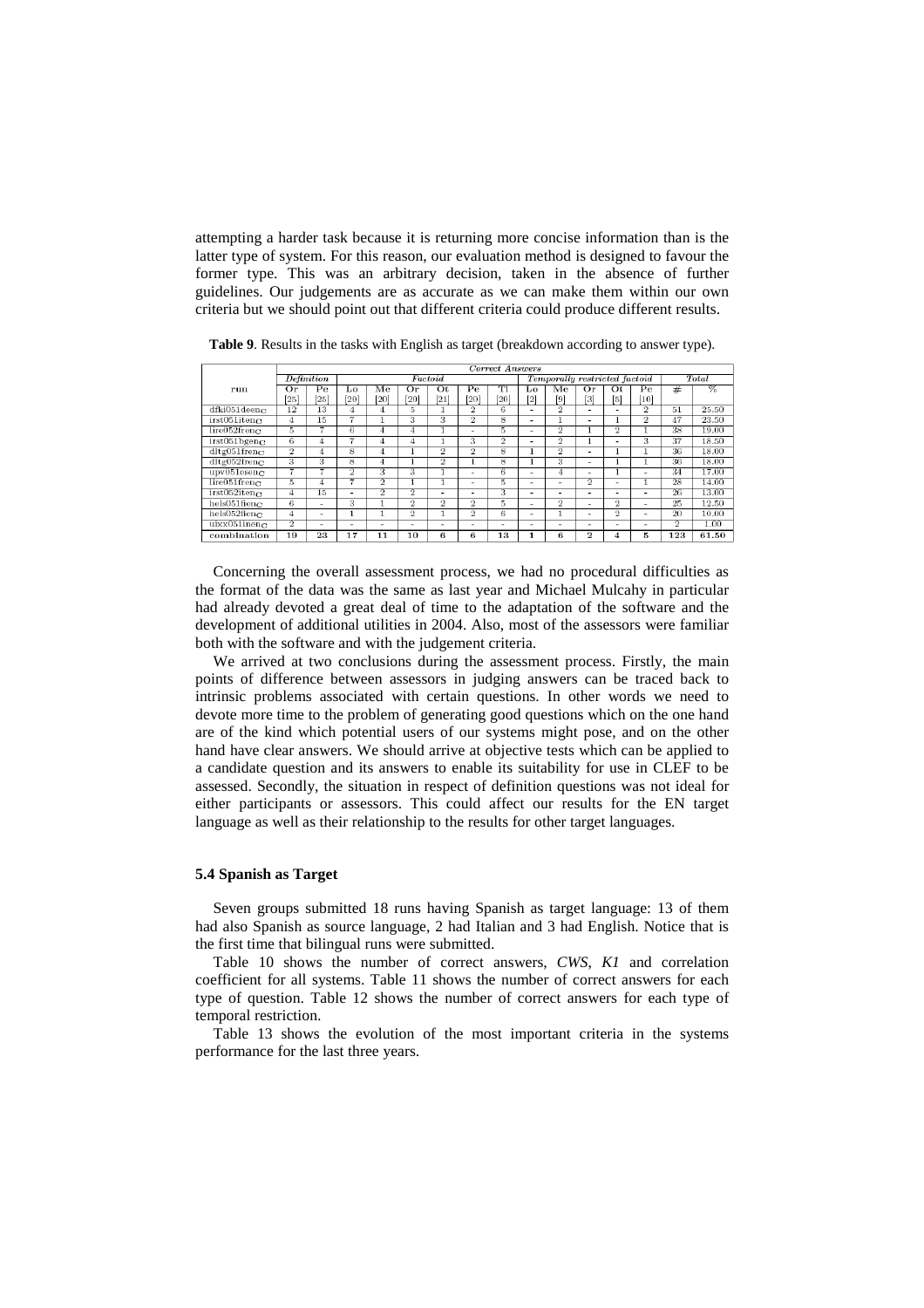The virtual *combination* run was able to answer correctly 73.50% of the questions. The best performing system achieved an overall accuracy of 42% but it only gave a right answer for the 56% of the questions correctly answered by the *combination* run. Thus, we can expect improvements of the systems in a short term.

|                                               |    | Right | w   | х  | U                        |       | Right  |       |      | <b>NIL</b> [20] |           |                          |                          |          |
|-----------------------------------------------|----|-------|-----|----|--------------------------|-------|--------|-------|------|-----------------|-----------|--------------------------|--------------------------|----------|
| run                                           | #  | %     | #   | #  | #                        | % F   | $\%$ D | %T    | P    | R.              | F         | <b>CWS</b>               | K1                       | r        |
|                                               |    |       |     |    |                          | [118] | 501    | [32]  |      |                 |           |                          |                          |          |
| inao051eses <sub>M</sub>                      | 84 | 42.00 | 110 | 5. |                          | 28.81 | 80.00  | 31.25 | 0.23 | 0.80            | 0.36      | ٠                        | $\overline{\phantom{a}}$ | ۰        |
| $tova051eses_M$                               | 82 | 41.00 | 109 |    | $\overline{2}$           | 28.81 | 80.00  | 25.00 | 0.24 | 0.55            | 0.33      | ٠                        | $\overline{\phantom{0}}$ | ۰        |
| inao052esesM                                  | 79 | 39.50 | 116 | 4  |                          | 27.12 | 80.00  | 21.88 | 0.19 | 0.80            | 0.31      | $\overline{\phantom{a}}$ | ٠                        | ٠        |
| $tova052$ eses $M$                            | 77 | 38.50 | 113 | 8  | $\overline{2}$           | 23.73 | 80.00  | 28.12 | 0.22 | 0.55            | 0.32      | ۰                        |                          |          |
| $upv051$ eses $M$                             | 67 | 33.50 | 119 | 13 | 1                        | 26.27 | 52.00  | 31.25 | 0.19 | 0.30            | 0.23      | 0.218                    | 0.043                    | 0.338    |
| $alia051eses_M$                               | 66 | 33.00 | 110 | 24 | $\overline{\phantom{a}}$ | 29.66 | 40.00  | 34.38 | 0.25 | 0.45            | 0.32      | 0.170                    | $-0.273$                 | 0.038    |
| $aliv051$ eses $M$                            | 65 | 32.50 | 116 | 18 | 1.                       | 28.81 | 46.00  | 25.00 | 0.26 | 0.25            | 0.26      | 0.15                     | $-0.224$                 | 0.223    |
| alia052eses <sub>M</sub>                      | 60 | 30.00 | 114 | 26 | $\sim$                   | 26.27 | 36.00  | 34.38 | 0.24 | 0.45            | 0.32      | 0.153                    | $-0.323$                 | 0.038    |
| $talp051$ eses $M$                            | 58 | 29.00 | 122 | 20 | $\sim$                   | 27.97 | 36.00  | 21.88 | 0.26 | 0.70            | 0.38      | 0.089                    | $-0.185$                 | $-0.011$ |
| $talp052$ eses $M$                            | 54 | 27.00 | 133 | 13 | $\sim$                   | 25.42 | 32.00  | 25.00 | 0.22 | 0.65            | 0.33      | 0.078                    | $-0.210$                 | $-0.043$ |
| $mira051$ eses $M$                            | 51 | 25.50 | 138 | 11 | $\overline{\phantom{a}}$ | 26.27 | 34.00  | 9.38  | 0.08 | 0.10            | 0.09      | 0.123                    | $-0.302$                 | 0.315    |
| $mira052$ eses $M$                            | 46 | 23.00 | 140 | 14 | $\sim$                   | 22.03 | 34.00  | 9.38  | 0.08 | 0.10            | 0.09      | 0.103                    | $-0.343$                 | 0.316    |
| $upv052$ eses $M$                             | 36 | 18.00 | 155 | 9  | ٠                        | 22.88 | 0.00   | 28.12 | 0.10 | 0.40            | 0.16      | 0.128                    | 0.041                    | 0.563    |
| upv051enesC                                   | 45 | 22.50 | 139 | 14 | $\overline{2}$           | 19.49 | 34.00  | 15.62 | 0.15 | 0.20            | 0.17      | 0.103                    | $-0.033$                 | 0.197    |
| mira052enesc                                  | 39 | 19.50 | 151 | 8  | $\overline{2}$           | 16.95 | 28.00  | 15.62 | 0.17 | 0.25            | 0.20      | 0.088                    | $-0.394$                 | 0.227    |
| $mira051$ enes $c$                            | 39 | 19.50 | 153 |    |                          | 16.95 | 28.00  | 15.62 | 0.17 | 0.25            | $_{0.20}$ | 0.093                    | $-0.392$                 | 0.230    |
| $\overline{\text{mira05}}$ lites <sub>C</sub> | 36 | 18.00 | 154 | 10 | $\sim$                   | 16.95 | 26.00  | 9.38  | 0.10 | 0.15            | 0.12      | 0.068                    | $-0.437$                 | 0.224    |
| $mira052$ ites $c$                            | 35 | 17.50 | 154 | 11 | ٠                        | 16.95 | 24.00  | 9.38  | 0.10 | 0.15            | 0.12      | 0.071                    | $-0.447$                 | 0.219    |

**Table 10.** Results in the tasks with Spanish as target.

As shown in Table 11, systems generally behaved better with questions about definitions, locations, persons and organizations. However, when the question type was measure, the accuracy tended to be lower. Indeed, this type of question has turned out to be the most difficult this year. In the factoids without temporal restrictions, the best performing system answered correctly 29.66% of the questions, a very similar accuracy comparing with the results in 2004 (see Table 13).

Concerning questions with temporal restriction, the systems with the best behaviour answered correctly 34.38% of the questions, a similar result comparing with overall accuracy.

|                          |                         |                 |                 |                |                |                |                | Correct Answers |                          |                               |                          |                |                         |     |       |
|--------------------------|-------------------------|-----------------|-----------------|----------------|----------------|----------------|----------------|-----------------|--------------------------|-------------------------------|--------------------------|----------------|-------------------------|-----|-------|
|                          |                         | Definition      |                 |                |                | Factoid        |                |                 |                          | Temporally restricted factoid |                          |                |                         |     | Total |
| run                      | Оr                      | Pe              | Lo              | Me             | Or             | $_{\rm Ot}$    | $_{\rm Pe}$    | Ti              | Lo                       | Me                            | Or                       | Ot.            | Pe                      | #   | $\%$  |
|                          | $[25]$                  | $[25]$          | $^{21}$         | $[17]$         | 22             | 19             | [20]           | $[19]$          | $\lceil 6 \rceil$        | 7                             | $\lceil 6 \rceil$        | [6]            | $^{[7]}$                |     |       |
| $in a o 051 e$ ses $M$   | 20                      | 20              | 5               | 3              | 4              | 7              | 10             | 5               | $\overline{2}$           | 3                             | $\overline{2}$           |                | $\overline{2}$          | 84  | 42.00 |
| $tova051$ eses $M$       | 20                      | 20              | 4               | 3              | 8              | $\overline{4}$ | 8              | $\overline{7}$  | $\overline{2}$           | 3                             |                          | 1              | $\mathbf{1}$            | 82  | 41.00 |
| inao052esesM             | 20                      | 20              | 5               | $\overline{2}$ | $\overline{5}$ | 6              | 9              | 5               | ٠                        | 3                             | $\overline{2}$           |                |                         | 79  | 39.50 |
| $tova052$ eses $M$       | 20                      | 20              | 4               | 3              | 8              | 3              | 3              | 7               | $\overline{2}$           | 3                             |                          |                | $\overline{2}$          | 77  | 38.50 |
| $upv051$ eses $M$        | $\overline{12}$         | 14              | 10              | 4              | 5              | $\overline{2}$ | 7              | 3               | 3                        | 4                             |                          | ī              | $\overline{2}$          | 67  | 33.50 |
| alia051eses <sub>M</sub> | 10                      | 10              | 10              | 3              | 7              | 3              | 10             | $\overline{2}$  | $\overline{2}$           | 3                             | $\overline{2}$           | $\overline{2}$ | $\overline{2}$          | 66  | 33.00 |
| $aliv051$ eses $M$       | 15                      | 8               | 8               | 3              | 6              | $\overline{2}$ | 10             | 5               | $\boldsymbol{\Delta}$    | $\mathbf{1}$                  |                          | ٠              | 3                       | 65  | 32.50 |
| alia052esesM             | 9                       | q               | Q               | $\overline{2}$ | 6              | $\overline{4}$ | 8              | $\overline{2}$  | $\overline{2}$           | 3                             | $\overline{2}$           | $\overline{2}$ | $\overline{2}$          | 60  | 30.00 |
| $talp051$ eses $M$       | 16                      | $\overline{2}$  | $\overline{11}$ | $\overline{2}$ | 5              | $\overline{4}$ | $\overline{s}$ | $\overline{3}$  |                          | $\overline{2}$                | $\overline{2}$           |                |                         | 58  | 29.00 |
| $talp052$ eses $M$       | 16                      | ٠               | 12              |                | 4              | 3              | 6              | $\overline{4}$  | $\overline{2}$           | $\overline{2}$                |                          |                | $\overline{2}$          | 54  | 27.00 |
| $min051$ eses $M$        | 8                       | 9               |                 | 3              | 6              | 4              | 10             |                 |                          | $\overline{2}$                |                          | ÷              | ī                       | 51  | 25.50 |
| $mira052$ eses $M$       | $\overline{\mathbf{x}}$ | 9               | 6               | 3              | $\overline{4}$ | $\overline{2}$ | 10             | $\mathbf{1}$    | $\overline{\phantom{a}}$ | $\overline{2}$                | $\overline{\phantom{a}}$ | $\overline{a}$ | $\mathbf{1}$            | 46  | 23.00 |
| $upv052$ eses $M$        | ×.                      | ٠               | 10              |                | $\overline{2}$ | $\overline{2}$ | 8              | 4               | 3                        | 3                             |                          | ٠              | 3                       | 36  | 18.00 |
| combination              | 23                      | 24              | 19              | 10             | 16             | 10             | 16             | 10              | 5                        | 5                             | 3                        | $\mathbf{2}$   | 4                       | 147 | 73.50 |
| upv051enes <sub>C</sub>  | 6                       | $\overline{11}$ | 7               | 3              | 3              | $\overline{2}$ | 5.             | 3               | 3                        | ۰                             |                          | ۰              | $\overline{2}$          | 45  | 22.50 |
| mira051enes <sub>C</sub> | 6                       | 8               | 6               | 5              | $\overline{2}$ | $\overline{2}$ | 5              | ٠               | ٠                        | $\mathbf{2}$                  | 1                        | 1              | 1                       | 39  | 19.50 |
| mira052enes <sub>C</sub> | 6                       | 8               | 6               | 5              | $\overline{2}$ | $\overline{2}$ | 5              | ٠               | $\overline{\phantom{a}}$ | $\overline{2}$                |                          | 1              | $\mathbf{1}$            | 39  | 19.50 |
| $mira051$ ites $c$       | 6                       | 7               | $\overline{2}$  |                | 4              | 1              | 8              | 4               |                          | ۰                             | ۰                        | ۰              | $\overline{2}$          | 36  | 18.00 |
| mira052ites <sub>C</sub> | 5                       | 7               | $\overline{2}$  |                | 4              |                | 8              | $\overline{4}$  |                          | ۰                             | ٠                        | ۰              | $\overline{2}$          | 35  | 17.50 |
| combination              | $\overline{11}$         | 16              | 10              | 5              | 7              | 5              | $\Omega$       | 6               | 3                        | $\overline{\mathbf{2}}$       |                          |                | $\overline{\mathbf{2}}$ | 78  | 39    |

**Table 11.** Results in the tasks with Spanish as target (breakdown according to answer type).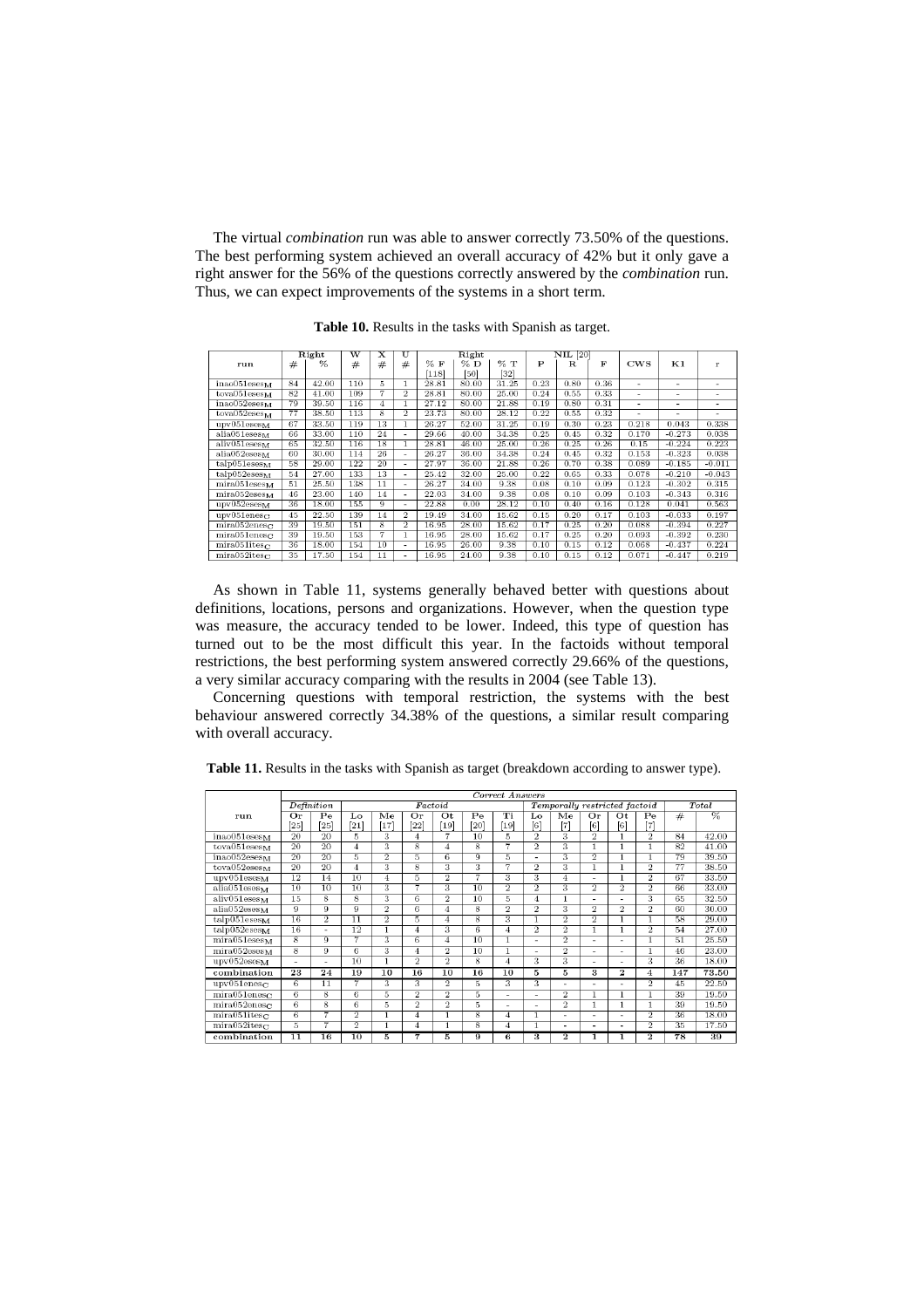As shown in Table 11, when considering the question type, the accuracy scores present small differences. Nevertheless, when the restriction type (date, event and period) is taken into account, the differences are more important (see Table 12).

|                |                |                | question restriction type |
|----------------|----------------|----------------|---------------------------|
|                |                |                |                           |
| run            | date           | event          | period                    |
|                | $[12]$         | $[10]$         | $\left[10\right]$         |
| alia051eses    | 3              | 3              | 5                         |
| alia052eses    | 3              | 3              | 5                         |
| aliv051eses    | 4              | 3              | ī                         |
| inao051eses    | 5              | $\overline{2}$ | 3                         |
| inao052eses    | 4              | 1              | $\overline{2}$            |
| mira051eses    | 1              | $\overline{2}$ |                           |
| mira052eses    | 1              | $\overline{2}$ |                           |
| mira051enes    | $\overline{2}$ | $\overline{2}$ | ī                         |
| mira052enes    | $\overline{2}$ | $\overline{2}$ |                           |
| mira051ites    | i.             | 3              | ٠                         |
| mira052ites    |                | 3              |                           |
| $talp051$ eses | $\overline{2}$ | 3              | $\overline{2}$            |
| $talp052$ eses | $\overline{2}$ | $\overline{4}$ | $\overline{2}$            |
| $tova051$ eses | 5              |                | 3                         |
| $tova052$ eses | 5              | ī              | 3                         |
| upv051eses     | 4              | 3              | 3                         |
| upv052eses     | 3              | 3              | 3                         |
| upv051enes     | 1              | 3              | 1                         |
| combination    | 6              | 8              | 5                         |

**Table 12**. Results of the assessment process for questions with temporal restriction.

It is worth mentioning that for questions restricted by event, the virtual *combination* run clearly outperforms individual systems separately (low overlapping on correct answers).

In definition questions the best performing system obtained 80% of accuracy. The improvement is remarkable considering that in the 2004 track the best systems answered correctly 70% of the questions.

Regarding NIL questions, the best systems achieved a recall of 0.80. F-measure improvements are also remarkable, with an increase of about 26% with respect to last year (0.30 in 2004 vs. 0.38 in 2005).

|  |  | <b>Table 13.</b> Evaluation of systems performance with Spanish as target. |
|--|--|----------------------------------------------------------------------------|
|  |  |                                                                            |

|      | Best         | Best          | Best           | Best    | $_{\rm Best}$            |
|------|--------------|---------------|----------------|---------|--------------------------|
| Year | Overall Acc. | in Fact       | in Def         | NIL (F) |                          |
| 2003 | $24.5\%$     | $24.5\%$      | $\overline{a}$ | 0.25    | $\overline{\phantom{a}}$ |
| 2004 | 32.5 %       | $\%$<br>31.11 | 70.00 %        | 0.30    | 0.17                     |
| 2005 | 42 %         | %<br>29.66    | 80.00%         | 0.38    | 0.56                     |

Systems have also clearly improved their confidence self-score. While in 2004 the system with higher correlation coefficient (*r)* reached 0.17 [2], in 2005 the highest *r* value was 0.56.

As shown in Table 13, the best performing systems reached and overall accuracy of 24.5%, 32.5% and 42% in 2003, 2004 and 2005, respectively (increasing +71% during the three years).

**Table 14.** Results of agreement test of runs with Spanish as target language.

|          | $#$ Correct | $\#$ Correct     | $#$ Correct | $#$ Correct         | <b>Disagreement</b> | Kappa | Maximun   |
|----------|-------------|------------------|-------------|---------------------|---------------------|-------|-----------|
| run      | (Official)  | $(2nd$ assessor) | (lenient)   | $(\mathrm{strict})$ |                     |       | variation |
| $_{est}$ | 66          |                  |             |                     |                     | 0.87  |           |
| es2      | 58          | 63               |             |                     |                     | 0.89  |           |
| en       |             |                  |             |                     |                     | 0.87  | 4.5       |
| it       | 35          |                  | 39          |                     |                     | 0.86  | $\Omega$  |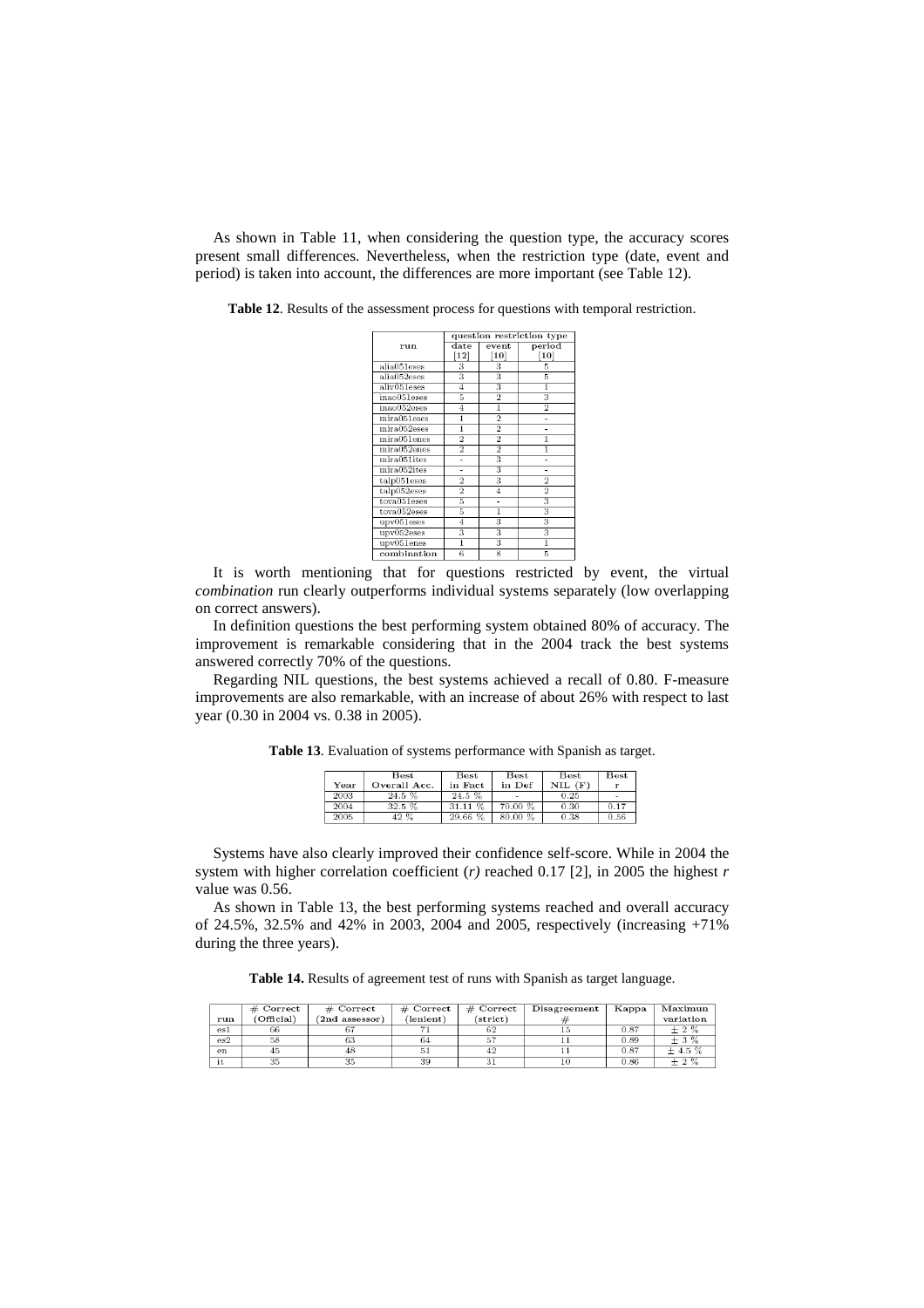In order to analyze the *inter-annotator agreement*, we have randomly selected 4 out of 18 runs which have been judged by two assessor with different levels of expertise. Most of the differences among assessors can be found when judging an answer as Right or as ineXact. In many cases, an assessor without experience assess as Right an answer that an experienced assessor would judge as ineXact. Table 15 shows the maximum variation of correct answers for these four runs (average  $= \pm$ 2.9%).

**Table 15.** Results of agreement test of runs with Spanish as taregt language.

|              | $#$ Correct | $#$ Correct      | $#$ Correct | $#$ Correct       | Disagreement | Kappa     | Maximun   |
|--------------|-------------|------------------|-------------|-------------------|--------------|-----------|-----------|
| run          | (Official)  | $(2nd$ assessor) | (lenient)   | $(\text{strict})$ |              |           | variation |
| $_{\rm es1}$ | 66          |                  |             | 62                |              | $_{0.87}$ |           |
| es2          | 58          | 63               | 64          |                   |              | 0.89      | ±з        |
| en           | 45          | 48               | 51          | 49                |              | 0.87      | 4.5       |
| 16           | 35          | 35               | 39          | o i               |              | 0.86      | $2\%$     |

Finally we can conclude that both the improvement in systems' self-evaluation, the scores obtained by the participating systems (73.50% in combination, 42% individually), and the systems' evolution during the last three years, let us expect a significant improvement in Spanish question answering technologies in the near future.

#### **5.5 Finnish as Target**

The year 2005 was the first year when Finnish existed as a target language. Only one group submitted runs for this task, and both of the runs were monolingual. The artificial combination run presented in Table 19 shows that the upper bound on the performance of a system that would merge the results of the existing runs and somehow select the right answers from the combined pool of candidate answers is 26.50%. This is by far the lowest monolingual combination run score among the participating languages. The next one is Bulgarian with a combination score of 36.00 % (see Table 5). However, when we calculate the average score for the monolingual runs of each target language, we can see that Finnish is not very far behind, for the average accuracy of the Finnish runs is 21.00%, that of the Bulgarian ones is 23.00%, that of the Italian ones is 24,08%, that of the French ones is 25,20%, and so on. The confidence scores that the systems having Finnish as target assign to the answers only very faintly reflect the assessor's opinion on the correctness of the answer, as can be seen from the correlation coefficient between the system's score and correctness (r) in Table 18.

**Table 16.** Results in the tasks with Finnish as target.

|                    |    | Right             | w   | 76.97<br>$\Lambda$ | $\tilde{\phantom{a}}$ |       | Right          |             |              | 201<br>NIL |           |               |          |       |
|--------------------|----|-------------------|-----|--------------------|-----------------------|-------|----------------|-------------|--------------|------------|-----------|---------------|----------|-------|
| run                | #  | %                 | #   | #                  |                       | $%$ F | %              | %<br>$\sim$ |              | $_{\rm R}$ | Е         | $_{\rm{CWS}}$ | K1       |       |
|                    |    |                   |     |                    |                       | 111   | 60             | [29]        |              |            |           |               |          |       |
| $hels051$ fifi $M$ | 46 | 23.00<br>$\Omega$ | 131 | 23                 | ۰                     | 8.92  | $\Omega$<br>40 | 34.98       | 12<br>U. L.S | 0.35       | $_{0.19}$ | 0.090         | $-0.202$ | 0.064 |
| $hels052fifi_M$    | 38 | 19.00             | 140 | 22                 | ۰                     | 15.32 | 23.33          | 24.1        | 19           | , 30       | 0.17      | 0.074         | $-0.230$ | 0.093 |

The evaluation of the Finnish answers was not straightforward because the evaluation guidelines [1] do not discuss word affixes with regard to the exactness of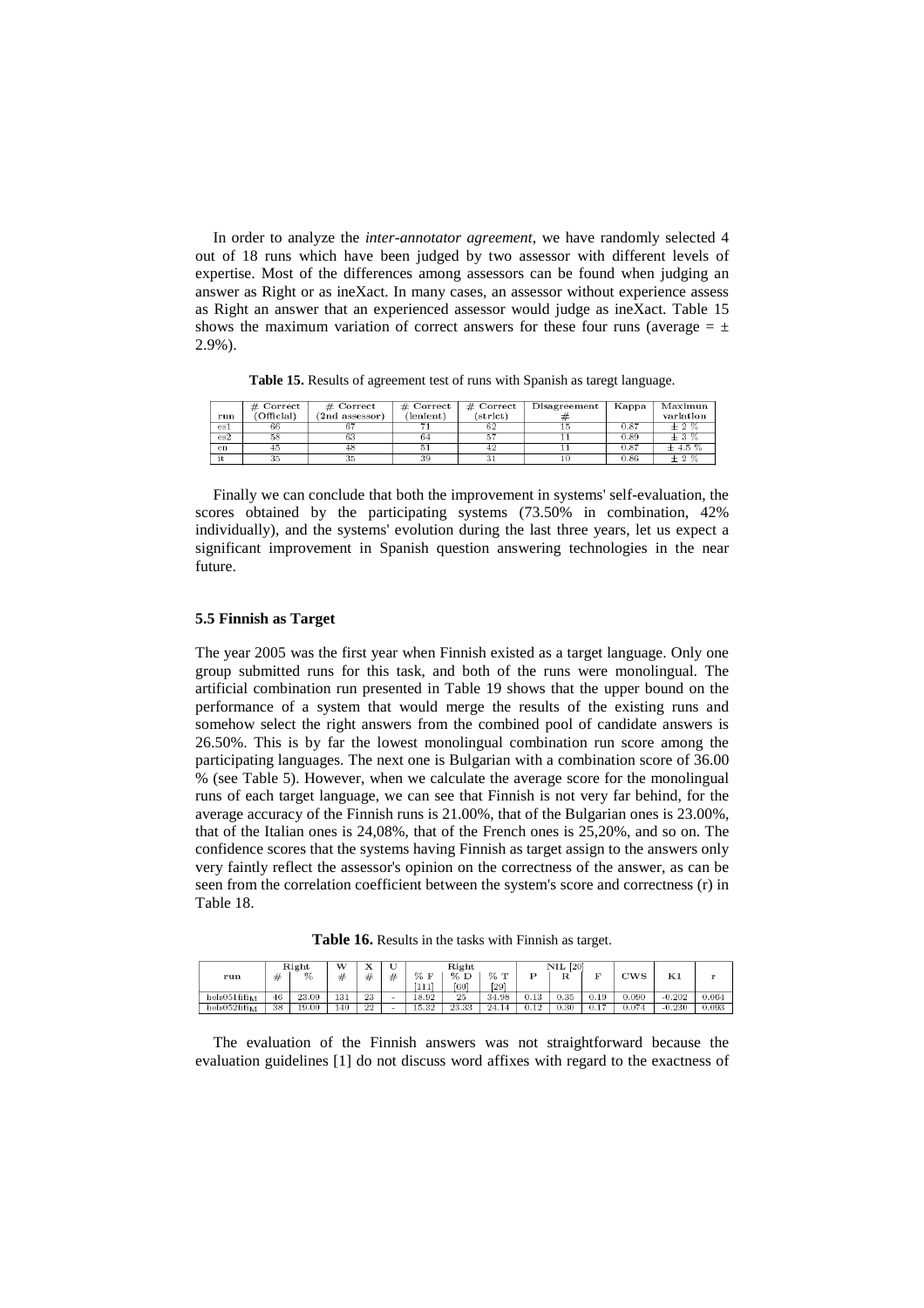the answers. Finnish is a highly inflected language where each noun, for example, has 15 different cases. In addition to cases, nouns can also contain possessive suffixes and clitics. Most of the answers to the CLEF questions are noun phrases. The cases, possessive suffixes and clitics typically express meanings that are in the other target languages of the evaluation campaign expressed by separate words such as prepositions, pronouns and adverbs.

Table 17. Results in the tasks with Finnish as target (breakdown according to answer type)

|                       |     |            |     |      |        |         |           | Correct Answers |    |                               |                          |     |      |    |       |
|-----------------------|-----|------------|-----|------|--------|---------|-----------|-----------------|----|-------------------------------|--------------------------|-----|------|----|-------|
|                       |     | Definition |     |      |        | Factoid |           |                 |    | Temporally restricted factoid |                          |     |      |    | Total |
| run                   | Or  | Рe         | Lo  | Мe   | Оr     | Οt      | Рe        | Тi              | LΟ | Me                            | Эr                       | .Jt | Рe   |    | $\%$  |
|                       | [27 | 33         | [21 | [10] | 15     | [20]    | [28]      |                 |    |                               | 5                        | 5   | [10] |    |       |
| hels051fifim          |     |            |     |      | ⋍      |         |           |                 |    |                               | $\overline{\phantom{a}}$ |     |      | 46 | 23.00 |
| $hels052fifi_{\rm M}$ |     |            |     |      | o<br>⋍ | -       |           |                 |    |                               | ۰                        |     |      | 38 | 19.00 |
| combination           |     | 10         |     |      | з      |         | <b>LA</b> |                 |    |                               | -                        |     |      | 53 | 26.50 |

Thus, one single word in Finnish may convey considerably more information than a single word in the other target languages. For example, the word *talossanikin* means *also in my house*. Our understanding of the guidelines was that the answer should be taken from text as such, without any modifications, such as lemmatization. Now, due to the rich affixing, the answer that is not lemmatized may contain additional information that disturbs the evaluator, and he is tempted to judge the answer inexact.

**Table 18**. Results in the tasks with Finnish as target.

|                          |     | . ight |      |                                 | u |                 | Right |               |      | -20<br>NIL. |      |                    |              |            |
|--------------------------|-----|--------|------|---------------------------------|---|-----------------|-------|---------------|------|-------------|------|--------------------|--------------|------------|
| run                      |     | %      | 11.7 |                                 |   | 96<br><b>IF</b> | œ     | Oz.<br>m<br>m |      |             |      | $_{\rm{7WS}}$<br>ິ | K1           |            |
|                          |     |        |      |                                 |   | 91111           | [60]  | $^{129}$      |      |             |      |                    |              |            |
| ∌051 fifiM<br>heli       | -64 | 50     | 134  | $\sim$<br>40.                   |   |                 | 6.67  |               |      |             |      | .260               | 516<br>-11.1 | $_{0.001}$ |
| hels052fifi <sub>M</sub> | 20  | 10.00  | 143  | $\overline{\phantom{a}}$<br>، ت |   | .81             | 5.00  | .24           | 0.12 |             | 0.1. | $_{0.026}$         | . 331<br>-97 | $-0.001$   |

However, judging as inexact all those answers that are not in the form required by the question could not be done, because that is not required according to the guidelines. When deciding how to assess the Finnish answers, we observed how the judgements had been done with regard to cases in the other target languages. For example, in German, the case may cause modifications in the determiner. However, those answers whose head noun is not in the nominative case even though that is the case requested by the question, are marked as correct. For example: Question: *62 D PER Wer ist Goodwill Zwelithini?* Answer: *R 0062 dem König der Zulus<sup>2</sup>* . Thus, we decided to judge as correct in Finnish also those answers that are not in the form required by the question. For example: Question: *65 F PER Kuka on ohjannut elokuvan Hamlet liikemaailmassa?* Answer: *R 0067 Mika Kaurismäen.<sup>3</sup>* . In fact, most of the problematic question forms in the test set for Finnish are of the type where the answer is given in the genitive case and the case required by the question is the nominative case.

 $\overline{a}$ 

<sup>2</sup> The question requires the head noun of the answer to be in the nominative case - *der König* - instead of the dative case - *dem König*.

<sup>3</sup> The question requires the answer to be in the nominative case - *Mika Kaurismäki* instead of the genetive case -*Mika Kaurismäen.*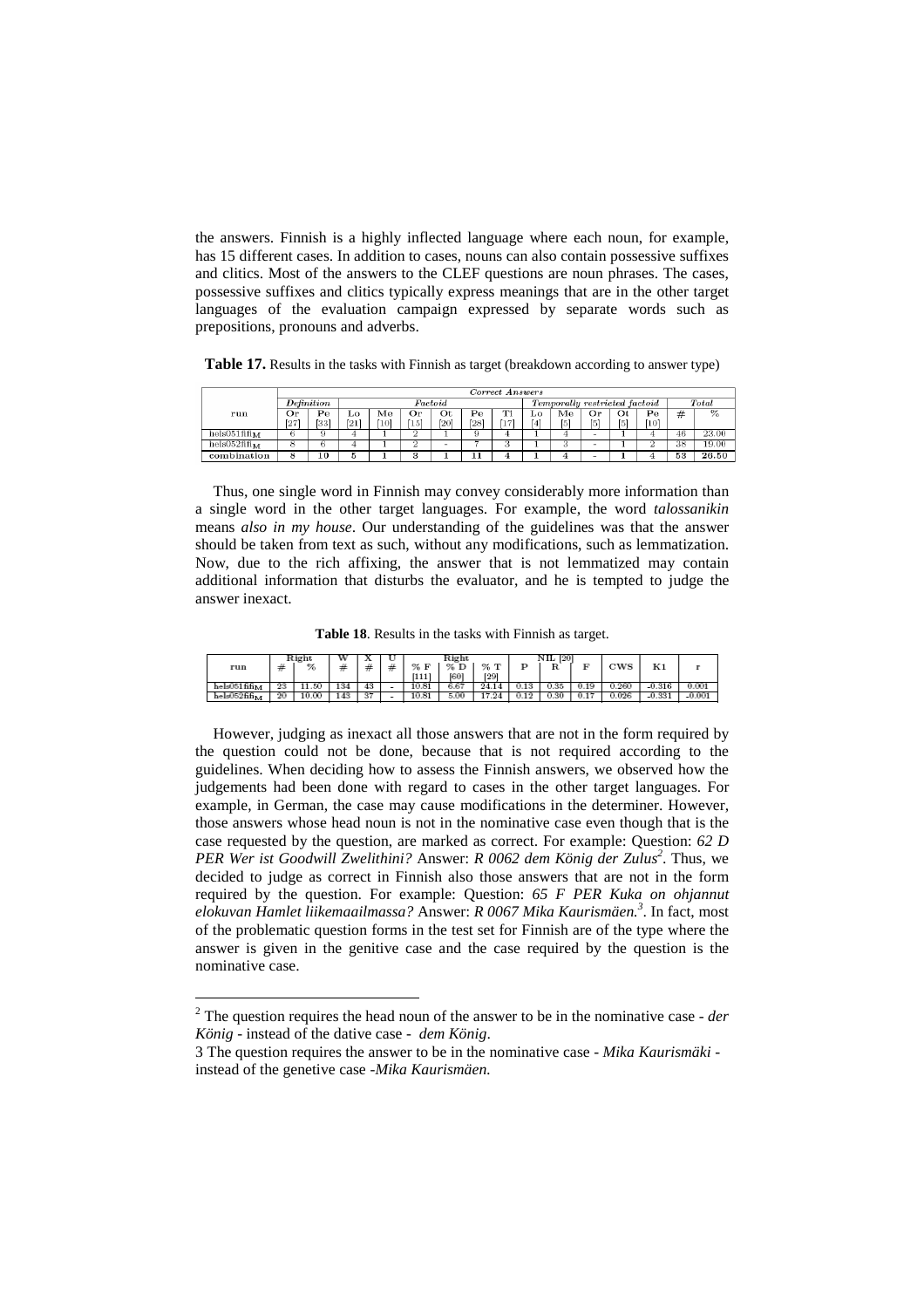**Table 19**. Results in the tasks with Finnish as target (breakdown according to answer type).

|                          |           |                          |          |     |    |                          |         | Correct Answers |                          |             |                          |                    |      |    |            |
|--------------------------|-----------|--------------------------|----------|-----|----|--------------------------|---------|-----------------|--------------------------|-------------|--------------------------|--------------------|------|----|------------|
|                          |           | Jejintiton               |          |     |    | Factoid                  |         |                 |                          | Temporally  |                          | restricted factoid |      |    | Total      |
| run                      | oı        |                          | Lo       | Me  | Or | Οt                       | Ρe      | . .             | Lσ                       | Me          | ىر                       |                    | Pe   |    | %          |
|                          | 1317<br>÷ | 331                      | 911<br>. | 101 | 15 | [20]                     | $^{28}$ | 17              |                          | [5]         | Б                        | [5]                | [10] |    |            |
| hels051fifi <sub>M</sub> |           | -                        |          |     | -  | -                        | ت       |                 | -                        |             |                          |                    |      | 22 | 11.50      |
| hels052fifi <sub>M</sub> |           | $\overline{\phantom{a}}$ |          |     |    | -                        | э       | $\tilde{ }$     | $\overline{\phantom{0}}$ | $\tilde{ }$ | $\overline{\phantom{a}}$ |                    |      | 20 | $_{10.00}$ |
| combination              |           | $\overline{\phantom{a}}$ |          |     | a  | $\overline{\phantom{a}}$ | ь       |                 |                          |             | $\overline{\phantom{a}}$ |                    |      | 26 | 13.00      |

#### **5.6 French as Target**

Seven research groups took part in evaluation tasks using French as target language: Synapse Développement (France), CEA-LIST/LIC2M (France), LIMSI-LIR (France), Université de Nantes, LINA (France), Helsinki University (Finland), Universitat Politécnica de Valéncia, UPV (Spain) and TOVA, a joint system between UPV and the Instituto Nacional de Astrofìsica Óptica y Electrónica (Mexico). All participating groups took part in the monolingual task: four groups submitted one run and three groups submitted two runs FR-FR. Only Synapse Développement took part in the bilingual tasks. This group submitted three runs, one run per source language: Italian, English and Portuguese. Table 19 shows the results of the assessment of the thirteen submitted runs. This year, many groups participated in the Question Answering tasks with French as a target. It appears that the number of participants for the French task has increased significantly: seven this year as opposed to one last year. The best results were obtained by Synapse Développement for one of the monolingual runs (syna051frfr). This group ranked 2nd and 3rd in the two English-French and Portuguese-French runs which is better than all the other monolingual French runs. The two monolingual runs by the Spanish TOVA group reached the 4th and 5<sup>th</sup> positions.

|                                        |                 | Right | w   | х        | Ū                        |       | Right  |        |      | $NIL$ [20] |      |                          |          |       |
|----------------------------------------|-----------------|-------|-----|----------|--------------------------|-------|--------|--------|------|------------|------|--------------------------|----------|-------|
| run                                    | #               | $\%$  | #   | #        | #                        | $%$ F | $\%$ D | $\%$ T | P    | $\bf R$    | F    | CWS                      | K1       | r     |
|                                        |                 |       |     |          |                          | 120   | [50]   | [30]   |      |            |      |                          |          |       |
| $s$ vna $051$ frfr $M$                 | 128             | 64.00 | 62  | 8        | $\mathbf{2}$             | 59.17 | 86.00  | 46.67  | 0.23 | 0.25       | 0.24 | ÷                        |          |       |
| $tova052$ frfr $M$                     | 70              | 35.00 | 120 | 10       |                          | 27.50 | 66.00  | 13.33  | 0.14 | 0.30       | 0.19 | -                        |          |       |
| tova051frfr <sub>M</sub>               | 69              | 34.50 | 121 | 10       | $\overline{\phantom{a}}$ | 26.67 | 66.00  | 13.33  | 0.13 | 0.25       | 0.17 | ۰                        |          |       |
| $upv051$ frfr $M$                      | 46              | 23.00 | 143 |          |                          | 17.50 | 46.00  | 6.67   | 0.06 | 0.10       | 0.07 | 0.115                    | $-0.048$ | 0.210 |
| $hels051$ frfr $M$                     | 35              | 17.50 | 156 | 8        |                          | 16.67 | 22.00  | 13.33  | 0.10 | 0.45       | 0.17 | 0.108                    | $-0.196$ | 0.281 |
| $upv052$ frfr $M$                      | 34              | 17.00 | 160 | 5.       |                          | 15.00 | 20.00  | 20.00  | 0.07 | 0.20       | 0.10 | 0.073                    | $-0.057$ | 0.207 |
| $line051$ frfr $M$                     | 33              | 16.50 | 145 | 20       | $\overline{2}$           | 15.83 | 14.00  | 23.33  | 0.09 |            | 0.09 | 0.072                    | $-0.358$ | 0.260 |
| hels052frfr <sub>M</sub>               | 33              | 16.50 | 157 | 10       | -                        | 15.00 | 22.00  | 13.33  | 0.09 | 0.40       | 0.15 | 0.097                    | $-0.230$ | 0.247 |
| $\overline{\text{lina051}}$ frfr $M^*$ | 29              | 14.50 | 144 | 21       | З                        | 17.95 | 6.00   | 16.67  | 0.15 | 0.20       | 0.17 | 0.048                    | $-0.470$ | 0.151 |
| $lcea051$ frfr $M$                     | 28              | 14.00 | 165 | 3        |                          | 18.33 | 0.00   | 20.00  | 0.33 | 0.05       | 0.09 | $\blacksquare$           |          |       |
| syna051enfrc                           | 79              | 39.50 | 108 | $10^{-}$ | 3                        | 30.25 | 72.00  | 22.58  | 0.14 | 0.30       | 0.19 | -                        |          |       |
| syna051ptfrc                           | $\overline{73}$ | 36.50 | 115 | 9        | 3                        | 26.67 | 68.00  | 23.33  | 0.07 | 0.15       | 0.10 | $\overline{\phantom{0}}$ |          |       |
| $syna051$ itfr $\alpha$                | 51              | 25.50 | 136 |          | $\Omega$                 | 15.00 | 54.00  | 20.00  | 0.13 | 0.45       | 0.21 | ۰                        |          |       |

**Table 20**. Results in the tasks with French as target.

\* Results calculated over 197 questions.

The correct answers given for all the runs are presented in table 20, sorted by type of answer (location, measure, organization, etc.). The results show the limits of the system developed by Synapse Développement, which obviously lie in factoid-other  $(9/20)$ , factoid-measure  $(10/20)$  and factoid-time  $(11/20)$ , whereas results are much better for definition and factoid-person questions. The aim of the virtual run called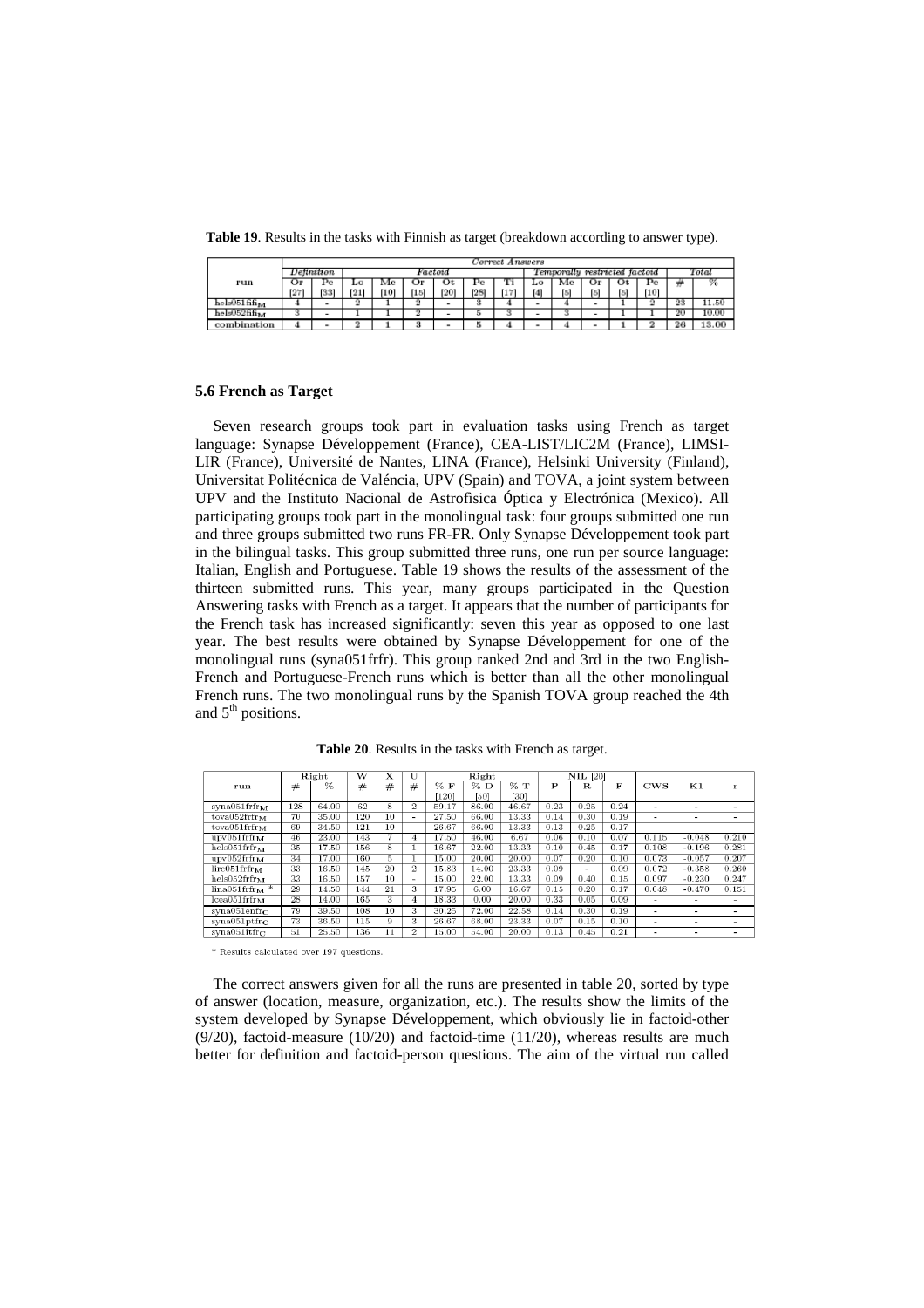combination is to provide an upper bound on the possible performance of a system that would merge the existing runs and somehow select the right answers from the combined pool of candidate answers. The best run (syna051frfr) is able to supply 76.19% of the correct answers of combination. This ratio could be enhanced if results for factoid-measure or factoid-time questions were better.

The main problem encountered during the assessment of answers was related to the temporally restricted factoid questions. This year and for the first time in CLEF this kind of questions was included in the test sets. We thought that the generation of this kind of questions would be relatively easy, but did not foresee that the assessment on those questions would be so difficult.

|                          |                          |                          |    |                |                |         |                | Correct Answers |                          |                                                                                                                                                                     |                          |                               |                           |                 |       |
|--------------------------|--------------------------|--------------------------|----|----------------|----------------|---------|----------------|-----------------|--------------------------|---------------------------------------------------------------------------------------------------------------------------------------------------------------------|--------------------------|-------------------------------|---------------------------|-----------------|-------|
|                          |                          | Definition               |    |                |                | Factoid |                |                 |                          |                                                                                                                                                                     |                          | Temporally restricted factoid |                           |                 | Total |
| run                      | Оr                       | $_{\rm Pe}$              | Lo | Me             | Оr             | Ot      | Рe             | Ti              | Lo                       | Me                                                                                                                                                                  | Or                       | Ot.                           | Pе                        | #               | $\%$  |
|                          | [25]                     | $[25]$                   | 20 | $^{[20]}$      | 20             | [20]    | [20]           | 20              | [6]                      | $[2] \centering \includegraphics[width=0.3\textwidth]{images/TrDiM1.png} \caption{The 3D (blue) and the 4D (blue) are shown in the left and right.} \label{TrDiS5}$ | [5]                      | [10]                          | [7]                       |                 |       |
| $syna051$ frfr $M$       | 21                       | 22                       | 12 | 10             | 13             | 9       | 16             | 11              | 4                        |                                                                                                                                                                     | $\mathbf{2}$             | 4                             | 3                         | 128             | 64.00 |
| $tova052$ frfr $M$       | 19                       | 14                       | 3  | 3              | 7              | 5       | 8              | 7               |                          | $\sim$                                                                                                                                                              |                          |                               |                           | 70              | 35.00 |
| $tova051$ frfr $M$       | 19                       | 14                       | 3  | $\overline{2}$ | $\overline{8}$ | 5       |                | 7               |                          | ۰                                                                                                                                                                   |                          |                               |                           | 69              | 34.50 |
| $upv051$ frfr $M$        | 9                        | 14                       | 3  | 5              | 3              | 2       | 4              | 4               |                          | $\overline{\phantom{a}}$                                                                                                                                            | $\overline{\phantom{a}}$ | -                             |                           | 46              | 23.00 |
| hels051frfr <sub>M</sub> | 4                        |                          | 5  | 5              | 3              |         | 3              | з               | $\overline{\phantom{a}}$ |                                                                                                                                                                     |                          | $\overline{2}$                | ۰                         | 35              | 17.50 |
| $upv052$ frfr $M$        | $\overline{\phantom{a}}$ | 10                       | 3  | $\overline{2}$ | $\overline{2}$ |         |                | 6               | 3                        | $\overline{\phantom{a}}$                                                                                                                                            |                          |                               |                           | 34              | 17.00 |
| lire051frfr <sub>M</sub> | 3                        | 4                        |    | 4              | 5              |         | $\overline{2}$ | 6               | 3                        |                                                                                                                                                                     |                          |                               |                           | 33              | 16.50 |
| hels052frfr <sub>M</sub> | $\overline{4}$           | ₩                        | 5  | 3              | $\overline{2}$ |         | 3              | $\overline{4}$  | $\overline{\phantom{0}}$ |                                                                                                                                                                     |                          | $\overline{2}$                | $\overline{\phantom{0}}$  | 33              | 16.50 |
| $lina051$ frfr $M$       |                          | $\overline{2}$           | 3  | $\overline{2}$ | $\overline{2}$ | 2       | 6              | 5               |                          | $\sim$                                                                                                                                                              |                          |                               | $\overline{2}$            | 29              | 14.50 |
| $lcea051$ frfr $M$       | $\overline{\phantom{a}}$ | $\overline{\phantom{a}}$ | 3  | 4              | 5              | -       | 6              | $\overline{4}$  |                          |                                                                                                                                                                     |                          |                               | $\boldsymbol{\varLambda}$ | 28              | 14.00 |
| combination              | $\overline{23}$          | 23                       | 15 | 16             | 16             | 14      | 18             | 16              | 5                        | $\bf{2}$                                                                                                                                                            | з                        | 5                             | 5                         | 161             | 80.5  |
| syna051enfrc             | 21                       | 15                       | 8  | 6              | 3              | 9       | 6              | 4               | $\overline{2}$           | ۰                                                                                                                                                                   |                          | 3                             |                           | 79              | 39.50 |
| syna051ptfrc             | 17                       | 17                       | 6  | 4              | 8              | ≖       |                | 2               | 4                        | -                                                                                                                                                                   | $\overline{2}$           |                               | ۰                         | $\overline{73}$ | 36.50 |
| $syna051$ itfr $c$       | 15                       | 12                       | 4  | 6              | $\overline{2}$ | 4       |                |                 | $\overline{\phantom{a}}$ |                                                                                                                                                                     |                          | 3                             |                           | 51              | 25.50 |
| combination              | 21                       | 20                       | 10 | 10             | 8              | 10      | 8              | 6               | 5                        |                                                                                                                                                                     | $\bf{2}$                 | 3                             | $\overline{2}$            | 106             | 53    |

**Table 21.** Results in the tasks with French as target (breakdown according to answer type).

\* Results calculated over 197 questions

In fact, many temporally restricted factoid questions have not been built properly as there was no logic of restriction at all. The question "In which famous capital was the Eiffel Tower built in 1889?" is a good example. Here, "in 1889" is a redundant information rather than a temporally restriction and will be ignored by the system: the correct answer returned with a document associating the Eiffel Tower to Paris will be a right answer even if it does not specify that the Eiffel Tower was built in 1889.

Therefore, from the beginning of the assessment phase on, many questions arise such as "Should the date be included in the document joined to the answer?", "Should all the items included in the question be found in the document in order to consider the answer as correct?". Now we know how to handle those temporally restricted factoid questions and such problems should not occur next year.

This year, as far as French language is concerned, the best system obtained very good results: 128 correct answers out of 200. In all the QA@CLEF tracks, these are the best results ever obtained for the French used as target language. Moreover, we could see a growing interest in Question Answering from the European research community: the QA@CLEF-2005 attracted more participants in evaluation tasks using French as target language than the previous editions. In addition, the benchmark resources built for these evaluations contributed to the development and the improvement of systems, and could be used again as training resources in the next edition.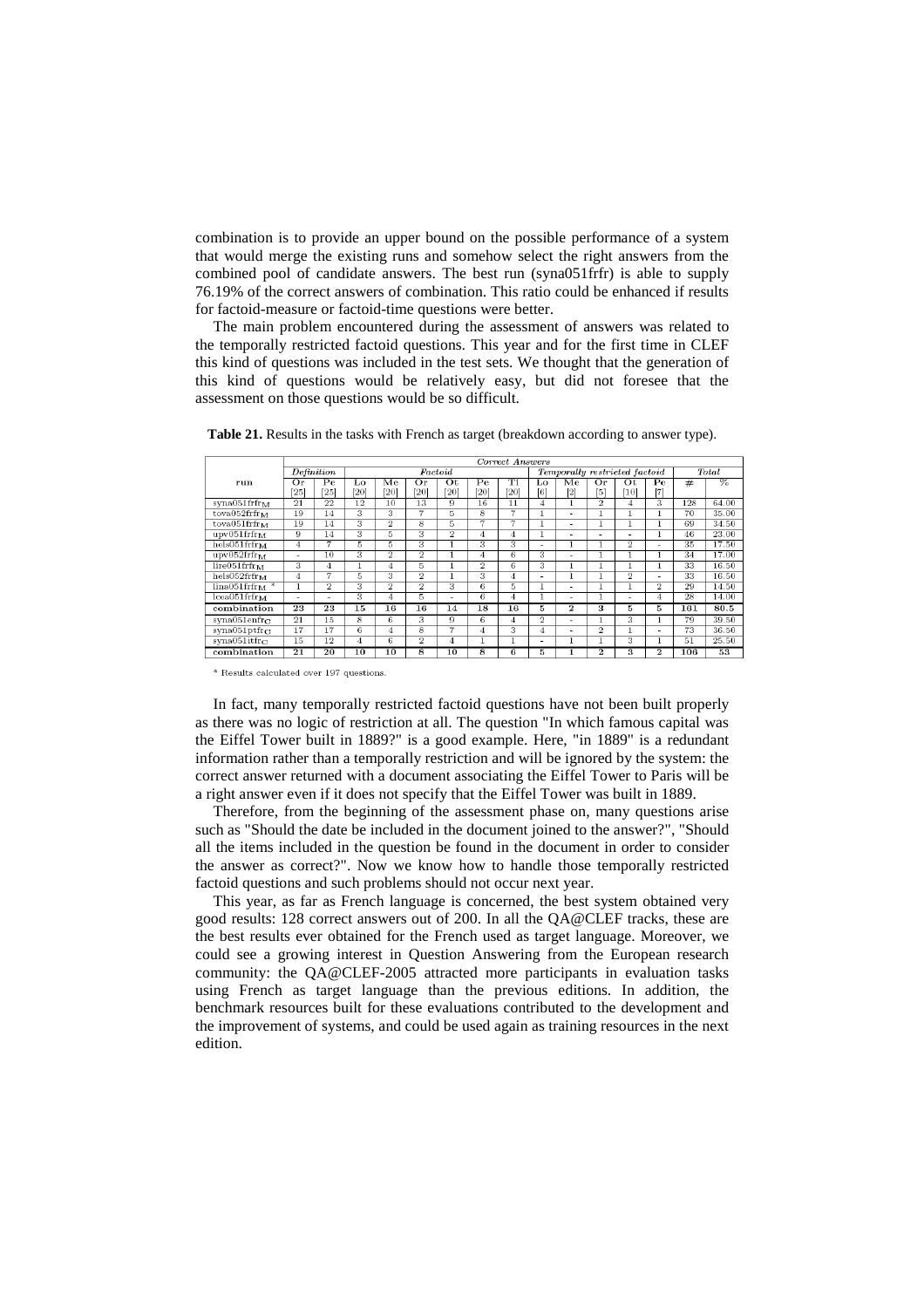#### **5.7 Italian as Target**

Three groups participated in the Italian monolingual task, and no one in the other bilingual tasks with Italian as target. A total of six runs were submitted, two each research group: ITC-Irst, the Universidad Politécnica de Valencia (UPV) and a joint experiment by UPV and the Mexican INAOE (Instituto Nacional de Astrofísica, Óptica y Electrónica). As table 21 shows the best system (the one developed by UPV and INAOE) answered correctly to 27.5% of the questions, and the other two systems achieved similar results.

**Table 22.** Results in the tasks with Italian as target.

|                     |    | Right | w   | x  | U             |       | Right           |        |      | <b>NIL</b> [20] |      |                          |                          |        |
|---------------------|----|-------|-----|----|---------------|-------|-----------------|--------|------|-----------------|------|--------------------------|--------------------------|--------|
| run                 | #  | ℅     | #   | #  | #             | $%$ F | $\%$<br>D       | $\%$ T | D    | R               | F    | $_{\text{CWS}}$          | Κ1                       | r      |
|                     |    |       |     |    |               | [120] | 50 <sup>1</sup> | [30]   |      |                 |      |                          |                          |        |
| tova052ititM        | 55 | 27.50 | 135 | 10 | $\sim$        | 23.33 | 42.00           | 20.00  | 0.15 | 0.55            | 0.24 | -                        | -                        | $\sim$ |
| tova051ititM        | 53 | 26.50 | 138 | 9  |               | 21.67 | 42.00           | 20.00  | 0.16 | 0.55            | 0.24 | $\overline{\phantom{0}}$ | $\overline{\phantom{a}}$ |        |
| upv_051ititM        | 51 | 25.50 | 142 |    |               | 20.00 | 44.00           | 16.67  | 0.10 | 0.15            | 0.12 | 0.156                    | 0.012                    | 0.316  |
| $upv_052$ itit $M$  | 48 | 24.00 | .48 |    |               | 15.83 | 50.00           | 13.33  | 0.06 | 0.15            | 0.09 | 0.125                    | $-0.200$                 | 0.202  |
| $irst051$ itit $_M$ | 44 | 22.00 | 137 |    | o             | 19.17 | 38.00           | 6.67   | 0.17 | 0.20            | 0.18 | 0.129                    | $-0.197$                 | 0.267  |
| $irst052$ itit $M$  | 38 | 19.00 | 145 | 14 | $\Omega$<br>s | 14.17 | 38.00           | 6.67   | 0.40 | 0.10            | 0.16 | 0.100                    | $-0.301$                 | 0.071  |

In 2004, two teams had participated in the Italian monolingual task, submitting a total of 3 runs. The best performer had an overall accuracy of 28%, while the average performance was 25.1%. In 2005, the task itself attracted more research groups, and though the best system was approximately as good as the one of last year, the average overall accuracy is slightly worse (i.e. 24%), which probably means that the Italian monolingual test set was more challenging in 2005. As far as the types of questions are concerned, it is interesting to notice that definitional questions proved to be easier than factoids. Between 38 and 50% of definitional questions got a correct answer, while temporally restricted questions were tougher for the three participating systems. Eleven questions (no. 3, 20, 30, 60, 65, 84, 85, 107, 113, 116 and 124) received a correct answer in all the six submitted runs, and five among them are definition questions referred to a person. This suggests that this type of question have often a straightforward answer that appears between brackets or in appositive form within the text. Table 23 shows that the factoids with *location*, *person* and *time* as answer type were the easiest for systems, and if the three systems had worked together, they could have achieved an overall accuracy of 46.5%, which encourages research groups to share tools and resources in the future.

| Table 23. Results in the tasks with Italian as target (breakdown according to answer type). |  |  |  |
|---------------------------------------------------------------------------------------------|--|--|--|
|---------------------------------------------------------------------------------------------|--|--|--|

|                          |                 | Correct Answers |    |                          |      |         |      |      |                               |                |                          |     |             |    |              |  |
|--------------------------|-----------------|-----------------|----|--------------------------|------|---------|------|------|-------------------------------|----------------|--------------------------|-----|-------------|----|--------------|--|
|                          |                 | Definition      |    |                          |      | Factoid |      |      | Temporally restricted factoid |                |                          |     |             |    | <b>Total</b> |  |
| run                      | Or              | Рe              | Lo | Me                       | Or   | Ot      | Pе   | Ti   | Lo                            | Me             | Or                       | Οt  | Рe          | #  | $\%$         |  |
|                          | 25              | $[25]$          | 19 | [21                      | [21] | 19      | [20] | [20] | 4                             | $\overline{4}$ | [3]                      | [8] | 11          |    |              |  |
| tova052itit <sub>M</sub> | 11              | 10              |    |                          |      |         | 8    |      |                               |                | -                        |     | $\sim$<br>А | 55 | 27.50        |  |
| tova051ititM             | $\overline{11}$ | 10              |    |                          | ≖    |         | 6    |      |                               |                | $\overline{\phantom{a}}$ |     | 3           | 53 | 26.50        |  |
| $upv_051$ itit $M$       | 10              | 12              | 6  | $\Omega$                 | 3    |         |      |      |                               |                | $\sim$                   | ۰   | 3           | 51 | 25.50        |  |
| $upv_052$ itit $M$       | $\overline{11}$ | 14              | 5  |                          | 3    |         | n    |      |                               |                | -                        | ۰   |             | 48 | 24.00        |  |
| $irst051$ itit $_M$      | 5               | 14              |    | -                        | ч    |         | 5    | 5.   |                               |                | $\overline{\phantom{a}}$ | ۰   |             | 44 | 22.00        |  |
| irst052itit <sub>M</sub> | 5               | 14              | 3  | $\overline{\phantom{a}}$ | ₩    |         | o    | 6    |                               | ۰              | $\overline{\phantom{a}}$ | ۰   |             | 38 | 19.00        |  |
| combination              | 17              | $2\overline{0}$ |    | 3                        | 8    |         | 10   |      | 3                             | $\sim$         |                          |     | 5           | 93 | 46.5         |  |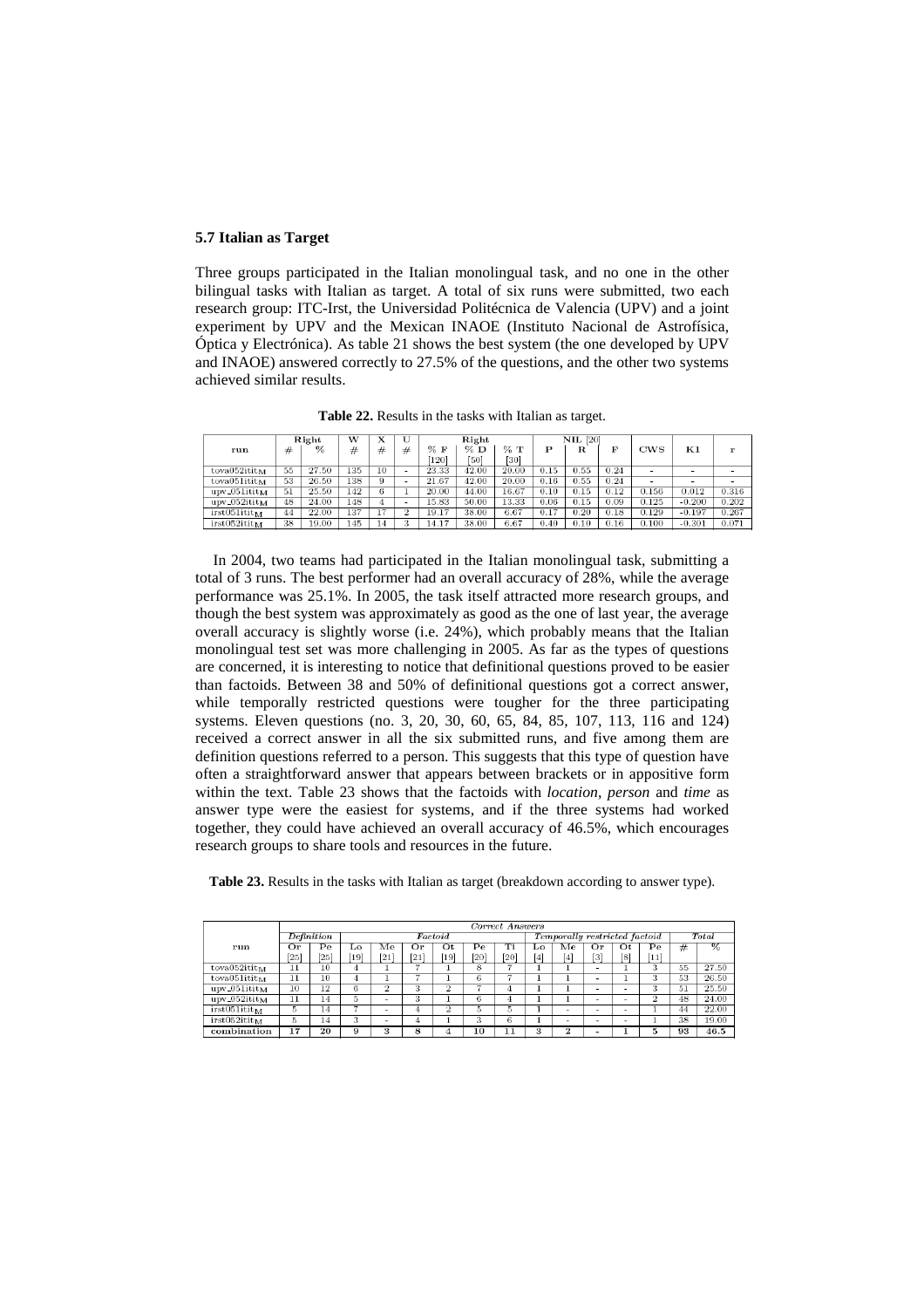The manual assessment procedure was the same as it was in 2004. Two assessors had a brief training session (based on the 2004 submissions) that aimed at making them familiar with the evaluation tool interface and at solving preliminary doubts.

Both assessors judged all the six runs and then the answers with different judgments were double-checked and received a third, final judgment. Table 24 gives the number of different judgments per run and the inter-assessor kappa coefficient, which is quite high (average value is 0.874).

 $disagreement$  $\begin{tabular}{c} different judgments (\#) & kappa coefficient \\ \hline 10 & 0.895 \\ 11 & 0.882 \\ \end{tabular}$ run tova052itit upv\_051itit  $0.909$  $\overline{8}$ 0.895 upv\_052itit

0.828

0.839

 $\overline{17}$ 

ŤΚ

 $\frac{1}{1}$  irst051itit

irst052itit

**Table 24**. Inter-assessor agreement in the evaluation of the Italian runs.

A total of 70 disagreement cases were registered, most of them involved the judgment couples R-X (11 cases), R-W (13 cases), U-W (10 cases) and above all X-W (31 cases). Clearly, the evaluation guidelines did not deal extensively with answer exactness, so assessors had some difficulties in deciding which portion of an answerstring was acceptable and which was not. In most of the cases (i.e. 26) where an assessor assigned X and the other W, the third and final judgment was W.

#### **5.8 Dutch as Target**

This year two teams that took part in the QA@CLEF track used Dutch as their target language: the University of Amsterdam and the University of Groningen. In total, three runs were submitted, all using Dutch as the source language. All runs were assessed by two assessors, with very high inter-assessor agreement (0.950 for gron051nlnl, and 0.976 for uams051nlnl and uams052nlnl). The results of the evaluation for all runs are provided in Tables 25 and 26.

|                                   |    | Right      | w  | $\lambda$ | U      |           | Right  |                |      | <b>NIL</b> [20] |      |                          |           |                          |
|-----------------------------------|----|------------|----|-----------|--------|-----------|--------|----------------|------|-----------------|------|--------------------------|-----------|--------------------------|
| run                               | #  | $\%$       |    |           | #      | $\%$<br>F | $\%$ D | $\%$<br>$\sim$ |      |                 | п    | ΣWS                      | K1        |                          |
|                                   |    |            |    |           |        | [114]     | 60     | [26]           |      |                 |      |                          |           |                          |
| gron 051nlnl <sub>M</sub>         | 99 | 49.<br>.50 | 79 | 18        |        | 54.39     | 50.00  | 26.92          | 0.46 | $_{0.30}$       | 0.36 | 0.382                    | $_{0.07}$ | 0.302                    |
| $uams051nlnl_M$                   | 88 | 44.00      | 79 | 28        | ဎ      | 47.37     | 15.00  | 26.92          | 0.77 | 0.50            | 0.61 | $\overline{\phantom{a}}$ | ۰         | $\overline{\phantom{a}}$ |
| $\text{uams052nlnl}_{\mathbf{M}}$ | 88 | 44.00      | 78 | 29        | н<br>◡ | 48.25     | 43.33  | 26.92          | J.77 | 0.50            | 0.61 | -                        | -         | $\overline{\phantom{0}}$ |

**Table 25**. Results in the tasks with Dutch as target.

When scored in terms of the percentage of correct (i.e., correct, exact and supported) answers, the run labelled gron051nlnl (submitted by the University of Groningen) clearly outperforms the two runs submitted by the University of Amsterdam: 49.50% vs. 44% and 44%. When compared to the correct answers in the Groningen run, many of the inexact answers in the Amsterdam runs are caused by incorrect definitions; here is an example:

0094 NLNL What is Eyal?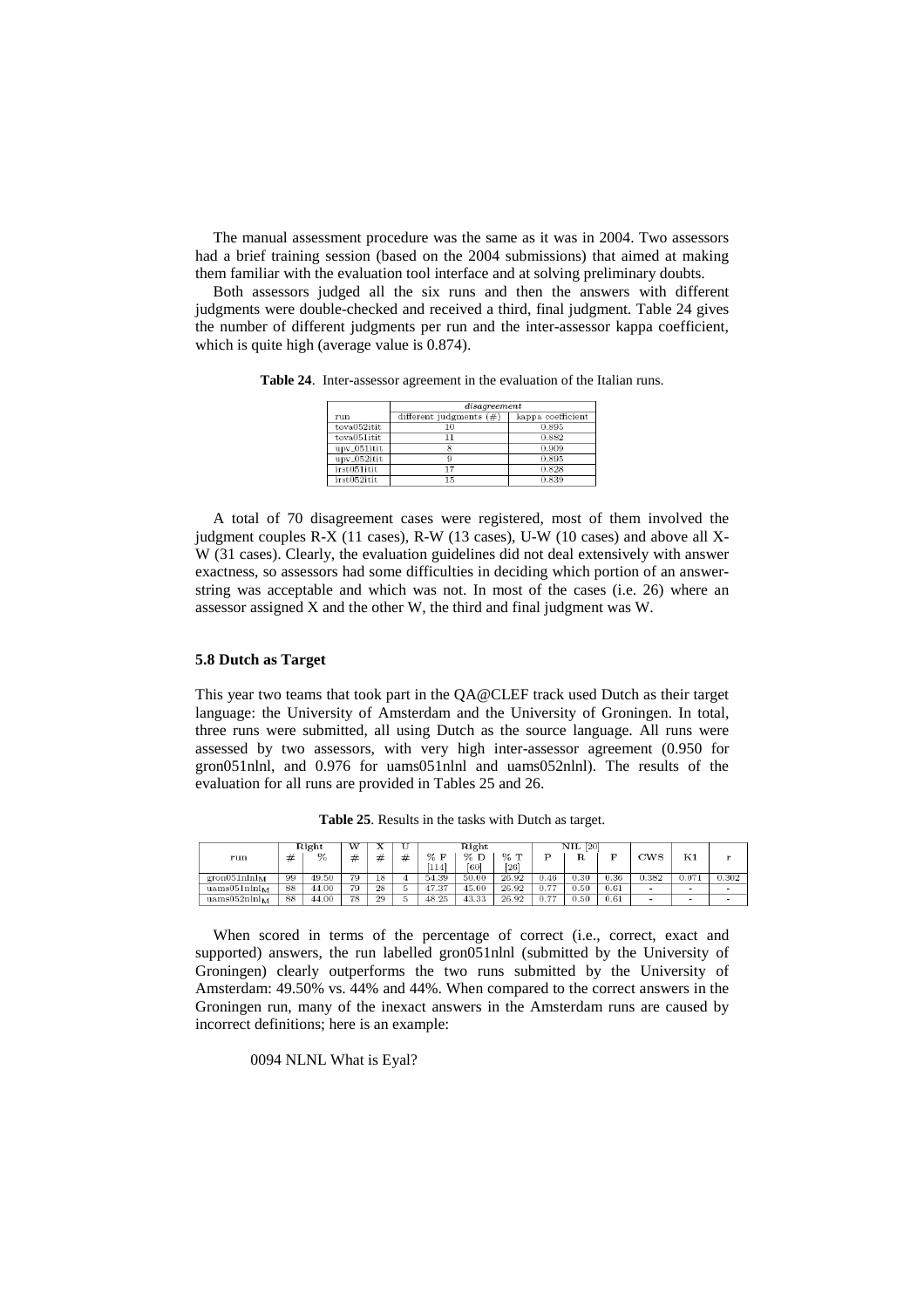gron051nlnl: militante joodse groep uams051nlnl: leider van de extreme-rechtse groep

This observation is confirmed if we take a closer look. In the 200 questions, six initial words occur more than ten times: *Wie* (*Who*), *Wat* (*What*), *Hoe* (*How*), *Welke* (*Which*), *Waar* (*Where*) and *In* (*In*). The performance of the questions with four of the six initial words is similar for the three runs. For *Wat*, Groningen obtains 67% right and Amsterdam 39%. This difference is mainly caused by the problem with the definition answers just mentioned. For *Hoe*, Groningen obtains 63% and Amsterdam 36%. Seven of the eight *Hoe* questions for which only Groningen found the answer, were of the format *Hoe heet DEFINITION?* (*What is the name of DEFINITION?*).

All in all, the Groningen run performs noticeably better than the Amsterdam runs in terms of *precision* --- this is clear from the differences in answers labelled X (inexact): only 18 for Groningen, and as many as 28 and 29 for Amsterdam.

If we drill down a bit further, and consider the detailed results in Table 26, we see that Groningen outperforms Amsterdam on Organisations in the Definitions category, and on Other questions in the Factoid category; Amsterdam is slightly better in Person definitions. On other categories, the differences are very minor or nonexistent. There is, however, a noticeable difference in performance on NIL questions, with Amsterdam achieving far higher F-scores than Groningen.

**Table 26.** Results in the tasks with Dutch as target (breakdown according to answer type).

|                          |      | Correct Answers |         |     |             |                |      |                   |                   |                               |       |    |             |     |       |
|--------------------------|------|-----------------|---------|-----|-------------|----------------|------|-------------------|-------------------|-------------------------------|-------|----|-------------|-----|-------|
|                          |      | Definition      | Factoid |     |             |                |      |                   |                   | Temporally restricted factoid | Total |    |             |     |       |
| run                      | Or.  | Рe              | LO      | Me  | Or          | Ot.            | Рe   |                   | Lo                | Me                            | Or.   | Οt | $_{\rm Pe}$ |     | $\%$  |
|                          | [24] | [36]            | [30]    | [9] | [11]        | [20]           | [35] | $\lceil 9 \rceil$ | ſ5'               |                               |       | Ī4 | 12          |     |       |
| $gron 051nlnl_M$         | 16   | 14              | 13      |     | $\sim$<br>a | 1 <sup>0</sup> | 25   |                   | $\sim$<br>$\cdot$ |                               |       |    |             | 99  | 49.50 |
| uams051nlnl <sub>M</sub> | 9    | 18              | 14      |     | $\sim$<br>a |                | 23   |                   |                   | $\overline{\phantom{a}}$      |       | -  |             | 88  | 44.00 |
| uams052nlnl <sub>M</sub> | ×    | 18              | 14      | ∸   |             |                | 23   |                   |                   | -                             | -     | -  |             | 88  | 44.00 |
| combination              | 17   | 24              | 21      |     | 6           | 13             | 31   |                   | $\cdot$           |                               |       | -  |             | 136 | 68.00 |

To conclude, let's adopt a somewhat alternative perspective. The differences between the Groningen run and the Amsterdam are mainly in the number of inexact answers; in terms of the number of unsupported or wrong answers the differences are negligible. Put differently, in terms of the number of answers that are ``helpful'' [4] i.e., that would help a user meet her information needs, the three runs all perform at the same level: 117 helpful (i.e., correct or inexact) for the Groningen run, and 116 and 117 helpful for the two Amsterdam runs.

#### **5.9 Portuguese as Target**

In 2005 there were five runs with Portuguese as target, submitted by three different research teams. In addition to the two participants from last year, SINTEF with the Esfinge system and the University of Évora, we had a newcomer from industry, Priberam, a Portuguese company specialized in NLP products. Although a collection of Brazilian Portuguese news was added to the CLEF collection, no Brazilian participants turned up as yet for CLEF.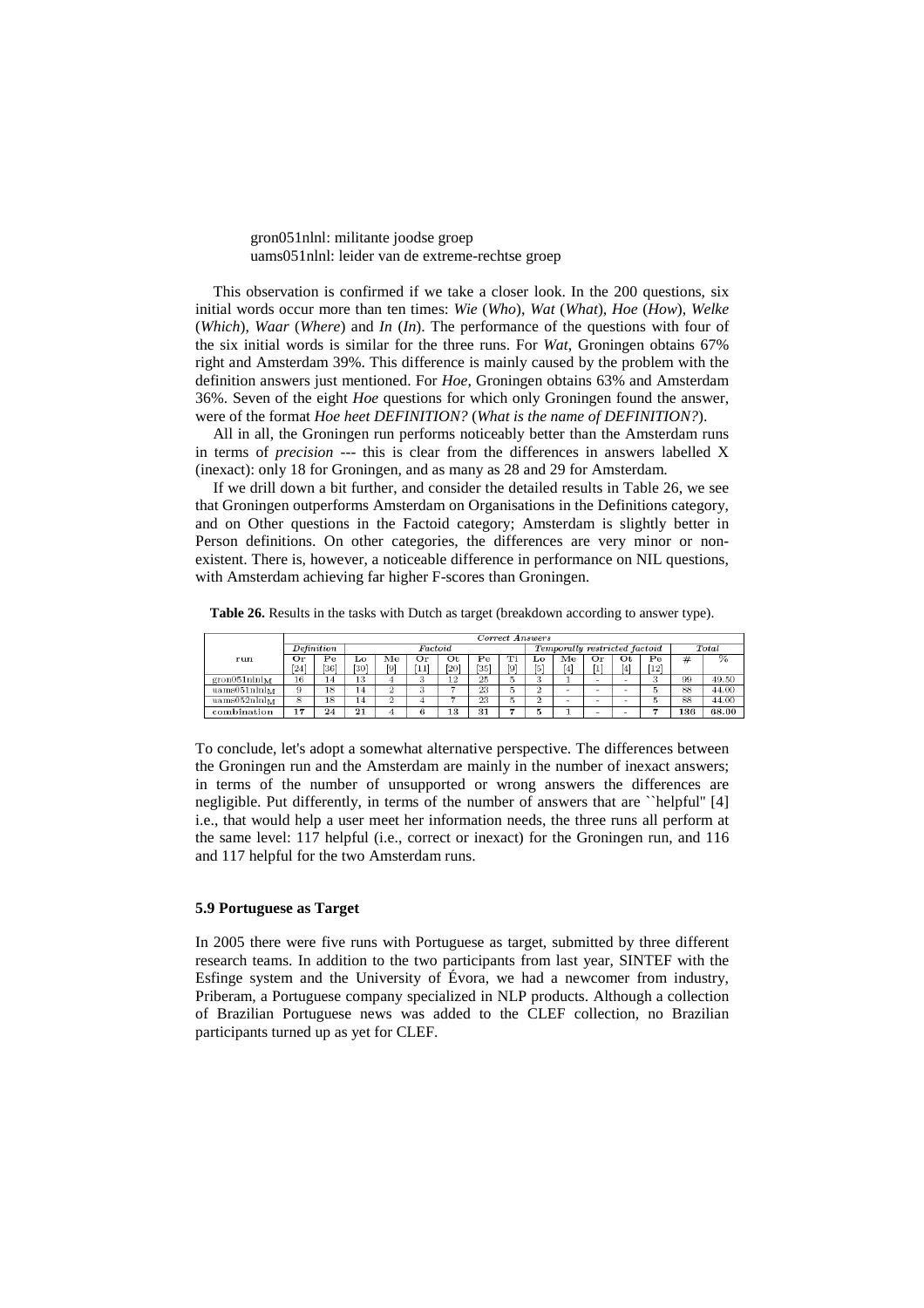**Table 27.** Results in the tasks with Portuguese as target.

|                                   |    | Right | w   | v  | U        | Right     |       |           |           | <b>NIL</b> [18] |      |                          |          |                          |
|-----------------------------------|----|-------|-----|----|----------|-----------|-------|-----------|-----------|-----------------|------|--------------------------|----------|--------------------------|
| run                               | #  | %     | #   | 丑  | $+4$     | $\%$<br>F | % D   | $\%$<br>т | D         | R.              |      | <b>CWS</b>               | K1       | <b>Y</b>                 |
|                                   |    |       |     |    |          | 135       | 42    | [23]      |           |                 |      |                          |          |                          |
| $\text{prib051ptpt}_{\mathbf{M}}$ | 29 | 64.50 | 55  | 13 |          | 67.41     | 64.29 | 47.83     | $_{0.50}$ | 0.11            | 0.18 | -                        |          | $\sim$                   |
| $ptue051ptpt_M$                   | 50 | 25.00 | 125 | 22 | a        | 21<br>.48 | 35.71 | 26.09     | 0.10      | 0.67            | 0.18 | 0.250                    | $-0.500$ | 0.000                    |
| $estg051ptpt_M$                   | 46 | 23.00 | 139 |    |          | 23.70     | 16.67 | 30.43     | 0.21      | 0.78            | 0.33 | $\overline{\phantom{a}}$ | -        | $\overline{\phantom{a}}$ |
| $estg052ptpt_M$                   | 43 | .50   | 145 | 10 | $\Omega$ | 23.70     | 14.29 | 21.74     | 0.22      | 0.78            | 0.34 | $\overline{\phantom{a}}$ | -        | $\sim$                   |
| estg051enpt                       | 24 | 2.00  | 165 |    |          |           | 14.29 | .04<br>13 | 0.12      | 0.78            | 0.20 | ٠                        | -        | -                        |

Table 27 presents the five runs. This year there was a first cross-lingual run, from English to Portuguese, by Esfinge, with significantly worse results than the monolingual runs, as might be expected. As to the monolingual results, the Esfinge system showed some improvement as compared to last year, although its best run was still unable to equal PTUE system's score. PTUE's results, however, were slightly worse than last year's. The clear winner in all respects was Priberam's system, which, in fact, was the best participating system in the whole QA@CLEF. Table 28 breaks down the correct answers by kind of entity, as well as provides a combination score: a question is considered answered if any system has been able to provide a right answer (assuming that a user would be able to check easily, in case of multiple answers, the right one). In this, we see that Portuguese language ranks as second, after French.

**Table 28.** Results in the tasks with Portuguese as target (breakdown according to answer type).

|                            |    | Correct Answers<br>Total |      |         |             |                |     |                         |     |                          |                               |                |                     |     |       |  |
|----------------------------|----|--------------------------|------|---------|-------------|----------------|-----|-------------------------|-----|--------------------------|-------------------------------|----------------|---------------------|-----|-------|--|
|                            |    | Definition               |      | Factoid |             |                |     |                         |     |                          | Temporally restricted factoid |                |                     |     |       |  |
| run                        | Оr | Pe                       | Lo   | Me      | Оr          | Ot.            | Рe  | Ti                      | Lo  | Me                       | Or                            | $_{\rm Ot}$    | Pe                  | #   | %     |  |
|                            | 15 | [27]                     | [30] | '171    | [21]        | 15             | 137 | ำ51                     | [5] |                          | [2]                           | [6]            | $\lbrack 9 \rbrack$ |     |       |  |
| $prib051ptpt_M$            | 12 | 15                       | 26   |         |             | 8              | 25  | 14                      |     | ۰                        |                               |                |                     | 129 | 64.50 |  |
| $ptue051ptpt_M$            | 5  | 10                       | 10   |         | $\sim$<br>3 | 3              | 10  |                         |     | $\overline{\phantom{a}}$ | ۰                             | $\Omega$       | A                   | 50  | 25.00 |  |
| $estg051ptpt_M$            |    | 6                        | 9    | 4       | 5           | $\overline{2}$ | 9   | 3                       |     | -                        |                               | 3              | $\Omega$            | 46  | 23.00 |  |
| $estg052ptpt_M$            | -  | $\sqrt{2}$<br>15         | 8    | 3       | 3           | -              | 13  | 5                       |     | $\overline{\phantom{0}}$ |                               | $\Omega$       | $\Omega$            | 43  | 21.50 |  |
| combination                | 12 | 22                       | 28   | 13      | 11          | 10             | 27  | 15                      | 3   | $\overline{\phantom{a}}$ |                               | 6              | −                   | 155 | 77.50 |  |
| $estg051enpt$ <sub>C</sub> | ۰  |                          | з    |         | а           |                | 5   |                         |     | ۰                        |                               |                | ٠                   | 24  | 12.00 |  |
| combination                | -  | в                        | з    |         | 3           |                | 5   | $\overline{\mathbf{2}}$ |     | $\sim$                   |                               | $\overline{2}$ |                     | 24  | 12.00 |  |

Another relevant remark is that definitions do not seem to be more difficult on average than factoid questions, as was the case last year. We believe, however, that this is due to a considerable simplification of precisely what ``definition questions'' are, where they boil down to mainly ask for a person's profession or title. We did some further analysis of the results in order to have other measures of confidence in the systems, which are displayed in table 28. We looked specifically at (i) the cases where no answer was given (*null answer*), which keep the user in a state of ignorance, no matter the system was right in providing the null answer or wrong because it could not find it; (ii) the cases where any user could at once see the answer was rubbish (*rubbish*); and (iii) the cases where the wrong answers could be misleading (*dangerous*). Of course it depends on the ignorance of the questioner, and we were very conservative in imagining total ignorance. Probably most of the ``dangerous'' questions would at once be spotted as system's mistakes by an ordinary user -- or at least arise some suspicion.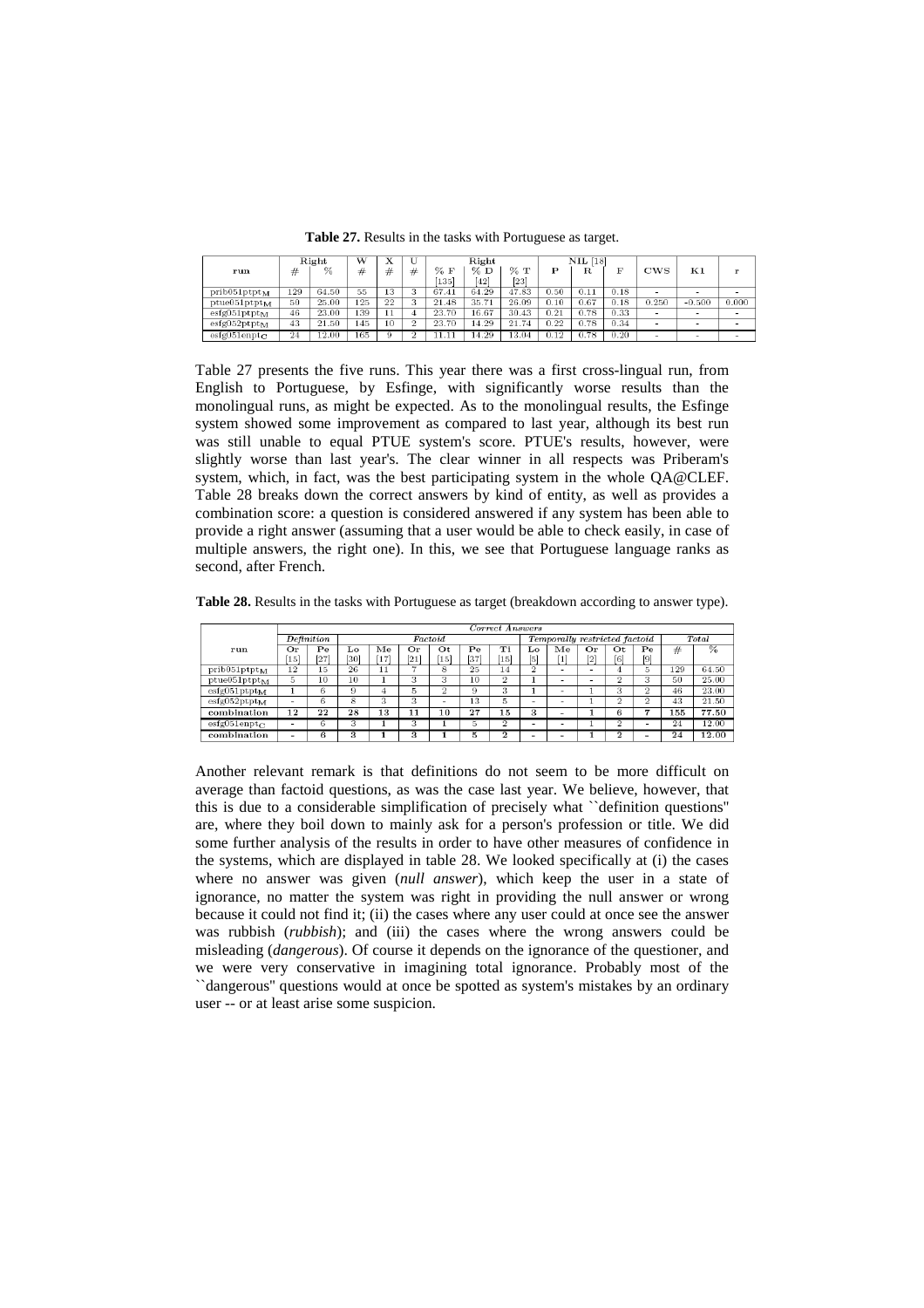**Table 29.** Results in the tasks with Portuguese as target (breakdown of bad answers).

|             | Incorrect or null answers |         |           |  |  |  |  |  |  |  |  |  |
|-------------|---------------------------|---------|-----------|--|--|--|--|--|--|--|--|--|
| run         | null answer               | rubbish | dangerous |  |  |  |  |  |  |  |  |  |
| prib051ptpt |                           | 13      | 43        |  |  |  |  |  |  |  |  |  |
| ptue051ptpt | 117                       | 3       | 20        |  |  |  |  |  |  |  |  |  |
| esfg051ptpt | 68                        |         | 49        |  |  |  |  |  |  |  |  |  |
| esfg052ptpt | 65                        | 34      | 63        |  |  |  |  |  |  |  |  |  |
| esfg051enpt | 121                       | 21      | 40        |  |  |  |  |  |  |  |  |  |

The results show that the PTUE system is both the most reliable (less non-NIL wrong answers) and the most conservative system (most empty answers), the more "dangerous" one being Esfinge.

#### **6 Conclusions**

This paper presented the Multilingual Question Answering evaluation campaign organized at CLEF 2005. QA@CLEF considerably increased both in number of participants -we are now closer to the Question Answering track at TREC- and also in the number of languages involved. It is also relevant that this year we were able to activate a task with Bulgarian as a target, a language of a new EU member country. A pilot cross-language task with Indonesian as source and English as target has been also activated.

With the organization of the task in its third year, it is now well tested, although involving nine different institutions of as many different countries, and has showed to be able to support the high number of exchanges required by the organization of the task. This is particularly significant considering that all the organizations involved in QA@CLEF guarantee their support on a completely voluntary basis.

The increased number of participants allowed carrying out a number of interesting comparisons among systems participating in the same task (this was one of the drawback of the 2004 campaign). In addition, it is worth mentioning that Question Answering techniques for European languages, being mainly based on NLP tools and resources for the respective languages, demand better tools and resources. In a crosslanguage perspective the integration of such resources is also crucial.

Finally, having (at least partially) achieved its goal to promote Question Answering for European languages, there is now quite a large scientific community in Europe on Question Answering, and QA@CLEF is now ready to propose its own view on QA, designing a roadmap for next multilingual QA systems.

**Acknowledgements.** Anselmo Peñas and Valentín Sama Rojo have been partially supported by the Spanish Government under project R2D2-Syembra TIC-2003- 07158-C04-02.

Maarten de Rijke was supported by the Netherlands Organization for Scientific Research (NWO) under project numbers 017.001.190, 220-80-001, 264-70-050, 354- 20-005, 612-13-001, 612.000.106, 612.000.207, 612.066.302, 612.069.006, and 640.001.501.

Diana Santos and Paulo Rocha were supported by grant POSI/PLP/43931/2001 from the Portuguese Fundação para a Ciência e Tecnologia, co-financed by POSI**.**